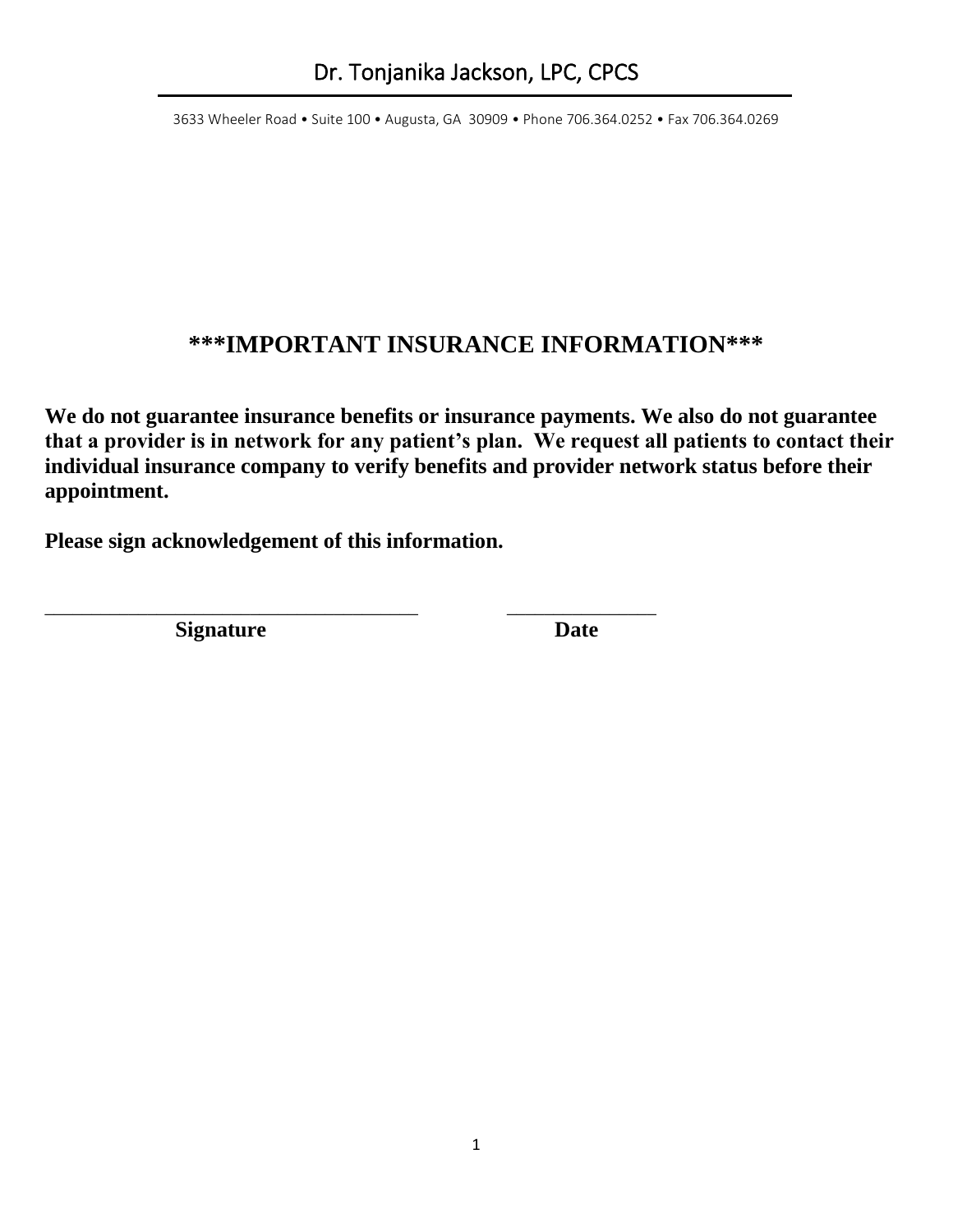#### **CLIENT CONSENT FOR COUNSELING**

Welcome to my counseling practice. This document contains important information about my professional services and business policies. Please read through this entire packet carefully and let me know if you have any questions. When you sign this document, it will represent an agreement between us.

**COUNSELOR QUALIFICATIONS:** I have been practicing within the Mental Health Counseling field for over 22 years. I am a Licensed Professional Counselor and a Certified Professional Counselors Supervisor. I am also a Certified Co-Occurring Disorder Professional Diplomat via the Alcohol and Drug Certification Board of Georgia and a Certified Professional Counselors Supervisor with the LPCA of Georgia. My areas of expertise include treating depression, anxiety, substance use disorders, trauma/recovery/PTSD, personality disorders, and conduct related disorders. I have also worked with clients who may need assistance with ADHD, ODD, self-esteem related issues, educational counseling (i.e., educational needs regarding failing grades, school related anxiety, collaborating with school systems during the response to intervention process, and the 504/Individualized Educational Plan processes). I also have experience conducting workshops and trainings on a variety of topics related to mental health, substance abuse, and education. I have a Master of Science Degree in Counseling Psychology, an Educational Specialist degree in Leadership, and a Doctorate Degree in Psychology. I am also a Certified Educator in the state of Georgia.

**COUNSELING SERVICES:** Counseling is not easily described in general statements. It varies depending on the personalities of the Counselor and the Client, and the particular problems for which you are seeking assistance. There are many different methods I may use to deal with the problems that you hope to address. Counseling is not like a medical doctor visit. Instead, it calls for a very active effort on your part. In order for therapy to be most successful, you will have to work on things we talk about both during our sessions and at home. Counseling can have benefits and risks. Since counseling often involves discussing unpleasant aspects of your life, you may experience uncomfortable feelings. On the other hand, counseling has also been shown to have benefits for people who go through it. Counseling often leads to better relationships, solutions to specific problems, and significant reductions in feelings of distress. But there are no guarantees of what you will experience. Our first few sessions will involve an evaluation of your needs. By the end of the evaluation, I will be able to offer you some first impressions of what our work will include and a treatment plan to follow, if you decide to continue with counseling. You should evaluate this information along with your own opinions of whether you feel comfortable working with me. Counseling involves a commitment of time, money, and energy, so you should be very careful about the counselor you select. If you have questions about my procedures, we should discuss them whenever they arise. If you decide you would prefer to see another Counselor or if I determine that I am not the best person to assist you, I will be happy to assist you with finding another mental health professional.

**PSYCHOTHERAPY COSTS:** Psychotherapy sessions are generally 53 to 60 minutes in length. Longer sessions may be arranged for patients who are self-paying and not limited by session lengths allowed by their insurance plan. If this is something you are interested in, please notify me in advance of the session to make arrangements. The cost for a psychotherapy session is \$125.00, unless there have been prior arrangements made in writing by me. There is no provision for sliding scale fees of insurance-reimbursed psychotherapy sessions or wavier of copays due to laws enacted by insurance companies. Please read the information in this packet on Billing Procedures for further information regarding insurance and cancellation policy.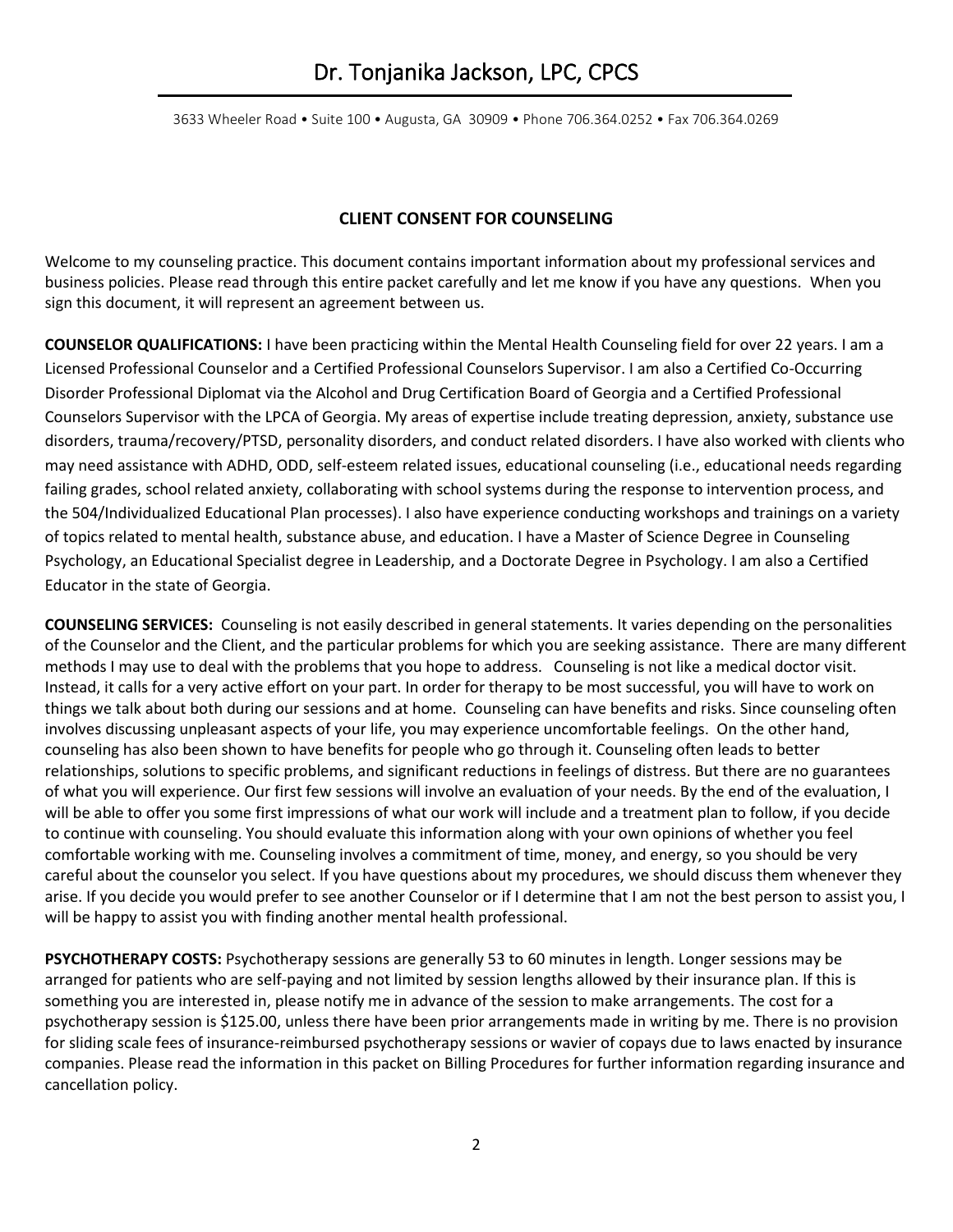3633 Wheeler Road • Suite 100 • Augusta, GA 30909 • Phone 706.364.0252 • Fax 706.364.0269

**LENGTH OF TREATMENT:** This depends in part on your specific needs and abilities, the goals we set together, and the involvement of your insurance company. Some Managed Care Organizations may limit the number of psychotherapy sessions per year. It is important that you know what your insurance company allows and that this be managed wisely. You have the right to terminate therapy at any time you choose. I would hope that you would allow me to participate in the termination decision rather than just disappearing as this deprives us both of the opportunity for feedback and closure.

The PREPARE/ENRICH premarital counseling program is typically completed in approximately 8 hours of counseling. The course of career and educational counseling is often briefer compared to the psychotherapy process. See the separate form which describes the differences between the different types of counseling services I provide.

**CONFIDENTIALITY:** Confidentiality in the counseling process is extremely important to me. In general, the privacy of our communications is protected by law, and I can only release information about our work to others with your written permission. But there are a few exceptions:

- 1. In most legal proceedings, you have the right to prevent me from providing any information about your treatment. In some proceedings involving child custody and those in which your emotional condition is an important issue, a judge may order my testimony if he/she determines that the issues demand it.
- 2. There are some situations in which I am legally obligated to take action to protect others from harm, even if I have to reveal some information about a client's treatment. For example, if I believe that a child, elderly person, or disabled person is being abused, Georgia and South Carolina laws require me to file a report with the appropriate state agency.
- 3. If I believe that a patient is threatening serious bodily harm to another, I am required to take protective actions. These actions may include notifying the potential victim, contacting the police, or seeking hospitalization for the client. If the client threatens to harm himself/herself, I may be obligated to seek a medical professional's assistance with hospitalization for him/her or to contact family members or others who can help provide protection.
- 4. I may occasionally find it helpful to consult other professionals about a case. During a consultation, I make every effort to avoid revealing the identity of my client. The Consultant is also legally bound to keep the information confidential. If you do not object, I will not tell you about these consultations unless I feel that it is important to our work together.
- 5. For clients under eighteen years of age, the law allows your parent/guardian access to information about your counseling with me. It is my practice to request your parent/guardian agree to receive only general information about our work together, unless I feel there is a high risk that you will seriously harm yourself or someone else. In this case, I will notify them of my concern. Before giving them any information, I will discuss the matter with you, if possible, and do my best to handle any objections you may have with what I am prepared to discuss.
- 6. If your therapy is covered by insurance, they may request information about your condition and treatment. If your benefits are handled by a managed care company, they may require periodic information in order to authorize sessions. There is no confidentiality between myself and the insurance/managed care company. Once the information leaves my office, I am no longer responsible for the confidentiality of your records. If a collection agency must be used, they will receive only your name, address, and amount owed.
- 7. If a client files a worker's compensation claim, and I am providing treatment related to the claim, I must upon request, furnish copies of all medical reports and bills.
- 8. If a client files a complaint or lawsuit against me, I may disclose relevant information regarding that client in order to defend myself.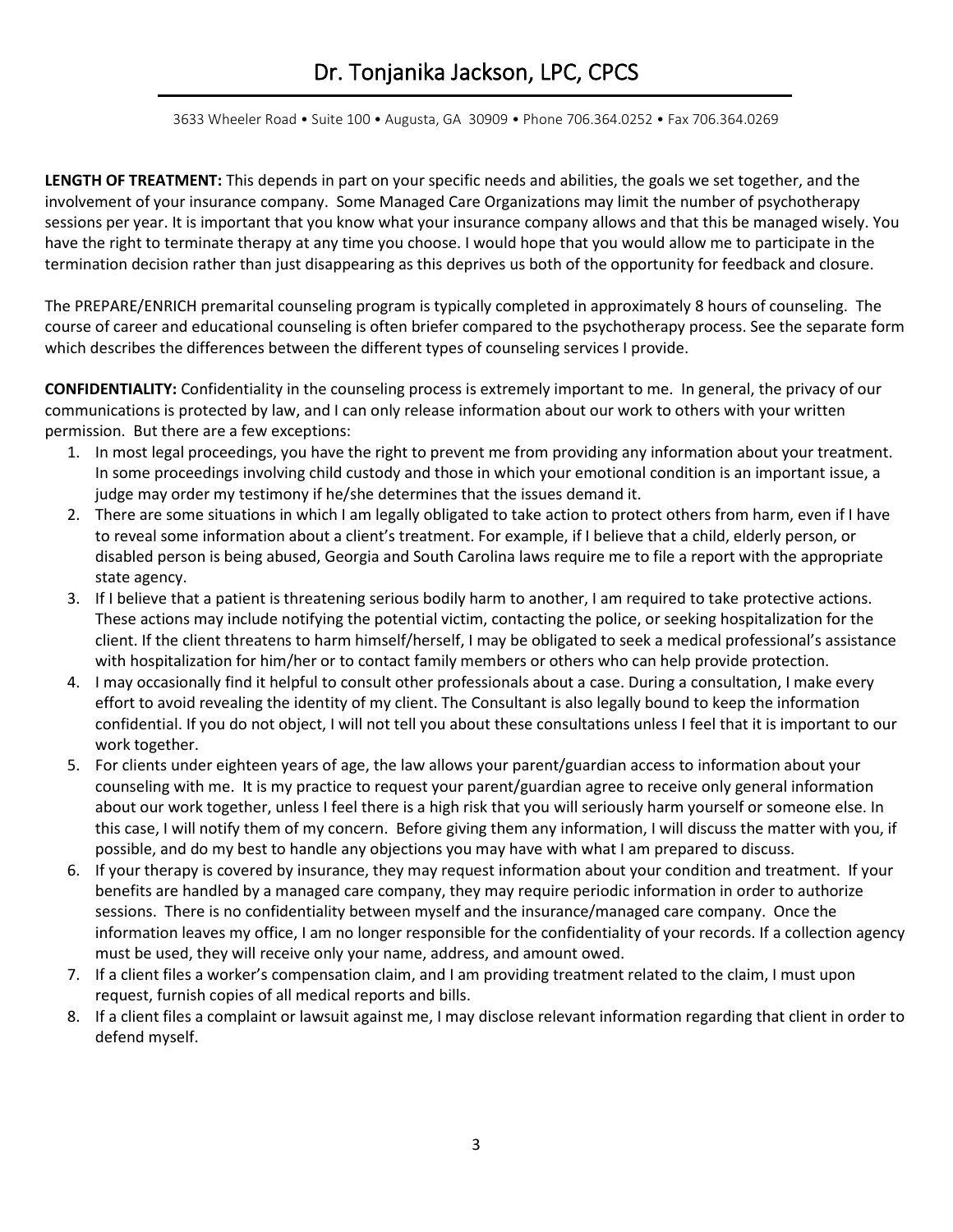3633 Wheeler Road • Suite 100 • Augusta, GA 30909 • Phone 706.364.0252 • Fax 706.364.0269

**COMMUNICATION POLICY:** E-mail, mobile phone text messaging (SMS) and facsimile is not secure media for communicating with me about confidential counseling related issues. Therefore, confidentiality of e-mail and facsimiles cannot be guaranteed. Urgent or emergency communications should not be sent via email or fax since timeliness of response to a facsimile or email message cannot be guaranteed. Social media such as Facebook, LinkedIn, Twitter, etc. are not appropriate means of communication with me as those media may compromise your confidentiality and privacy and blur the boundaries of the professional counseling relationship. Friend or contact requests sent to me by current clients, and some former clients, will not be accepted. I do not typically communicate with patients via email since that is typically not a secure and confidential means of communication. If you and I do choose to communicate via email, discussion about counseling session content should not be included. Those issues need to be discussed face to face or by phone communication in order to protect your privacy.

**EMERGENCY PROCEDURE:** If you have an emergency during the day, please telephone the office, inform them that this is an emergency and I will call you as soon as I am free between client sessions. This contact will necessarily be brief and will be used to determine a course of action only. If you are in need of emergency assistance after hours, please call the main office number and you will be given instructions. If the emergency is critical and you are unable to reach me in a timely manner, then it is your responsibility to telephone 911 or have someone safely transport you to a hospital emergency room. When I am out of town or otherwise unavailable, I will be using the services of a colleague to handle emergency situations. Telephone calls that are not an emergency are usually returned after hours or at the latest by the following morning. Please leave a day and evening number where you can be reached. Please inform me if you are already being followed by a psychiatrist. A psychiatrist or other medical doctor is the only professional who can prescribe medications and they may be needed to assist with a hospital admission.

**CLIENT RESPONSIBILITY:** The following are your responsibilities as a client: If you are late for your appointment, then I reserve the right to reschedule your appointment if I believe your late arrival will inhibit my ability to provide a complete intake or counseling session or if I believe seeing you late will compromise my ability to honor my next client's appointment time. In some cases, I may be able to see you after arriving a few minutes late. But, be advised your late arrival will cause you to miss out on your complete session time. If I am late for your session, I will make the time up at the end of the hour in order to ensure you have your full session time. Please honor the 24 hour cancellation notice policy so that the time may be utilized by someone else and you are not billed for an unused hour. You are expected to pay your bill as I have financial obligations to my office, my staff, my family and myself. Talk with me if you are having difficulty with this.

- Information: The client must provide true, accurate, and complete information.
- Instructions: The client must follow instructions for treatment. The client should understand the consequences of not doing so, and if unable to comply, must inform the staff or me so that efforts can be made to help.
- Refusal of Treatment: The client and family are responsible for the outcomes if they do not follow the medical plan of treatment and discontinue treatment against advice.
- Respect and Consideration: Clients and family must show consideration for other clients and staff by helping to control noise and behaviors in the waiting room. **Cell phones are to be turned off in the waiting room**. You may step outside to use your cell phone. Clients and family must respect the property and privacy of others and the organization.
- Obligations: The client must keep appointments and fulfill financial obligations for their diagnostic and therapeutic services.
- Behavior: The client must abide by the rules and regulations of my office.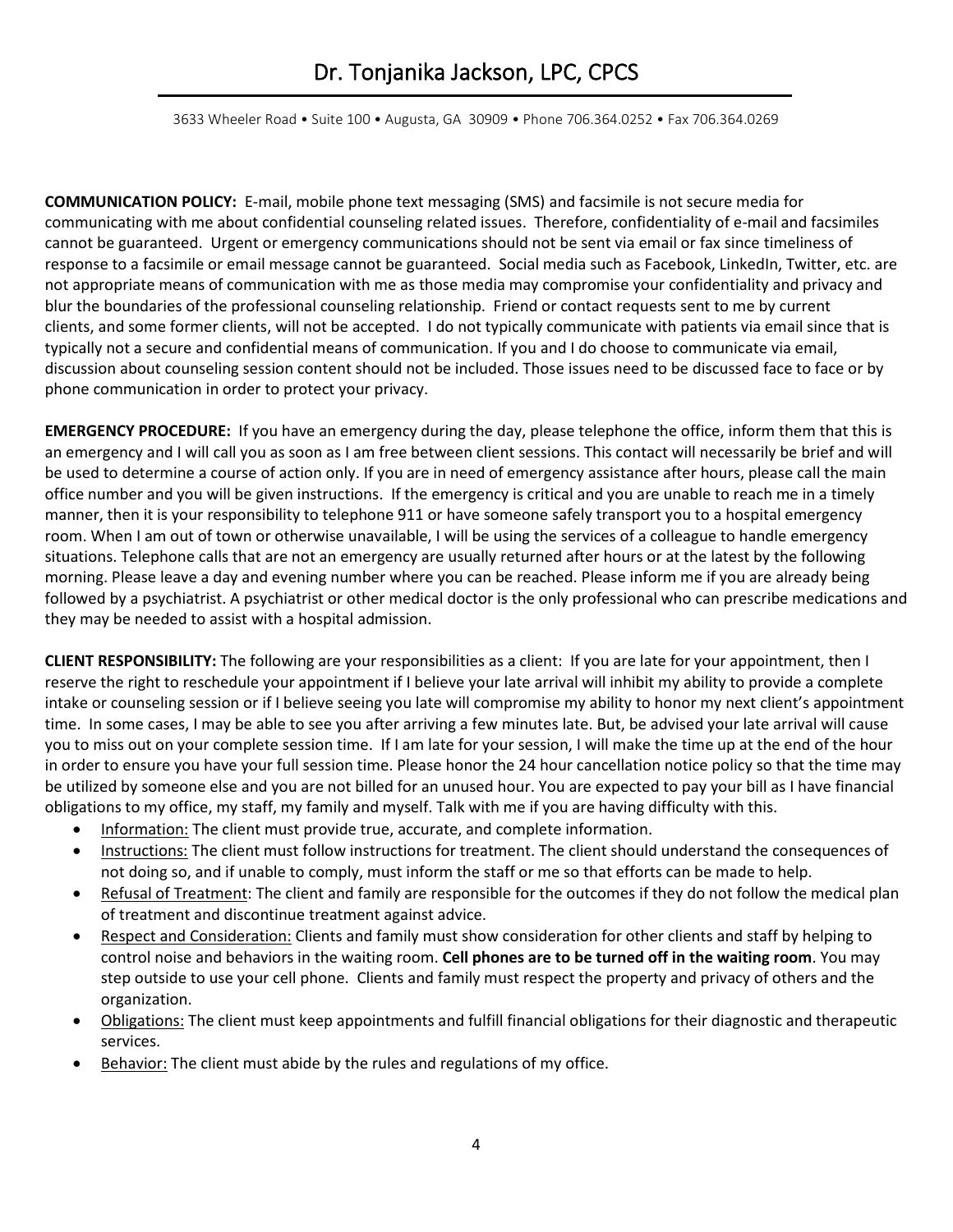3633 Wheeler Road • Suite 100 • Augusta, GA 30909 • Phone 706.364.0252 • Fax 706.364.0269

Not all services are a covered benefit in all insurance plans. **Patients are expected to pay for any part of charges not covered by insurance.** Unless prohibited by contract, patients will be billed for any unforeseen account balances after insurance has paid. A charge of \$25.00 will be assessed on all returned personal checks. Should your account be turned over to a collection agency, you will be responsible for collection fees, attorney fees, and court costs. If temporary financial problems affecting timely payment of your account should arise, we encourage you to **contact us promptly for assistance in management of your account**.

**PROFESSIONAL RECORDS**: The laws and standards of my profession require that I keep Protected Health Information (PHI) about you in your Clinical Record. You may examine and/or receive a copy of your Clinical Record if you request it in writing, except in unusual circumstances that involve 1) danger to yourself and others, 2) that make reference to another person (unless such other person is a health care provider) and I believe that access is reasonably likely to cause substantial harm to such other person, or 3) where information has been supplied to me confidentially by others. Because these are professional records, they can be misinterpreted and/or upsetting to untrained readers. For this reason, I recommend that you initially review them in my presence, or have them forwarded directly to another mental health professional so you can discuss the contents. In most situations, I am allowed to charge a copying fee of \$1.00 per page (and for certain other expenses). If I refuse your request for access to your records, you have a right of review (except for information provided to me confidentially by others), which I will discuss with you upon request.

**AUDIO / VISUAL RECORDING:** There is to be no use of any type of visual or auditory recording devices at any time without the knowledge and consent of all parties present, including the therapist.

**CANCELLATION/NO SHOW POLICY**: You are expected to remember your appointments whether or not our office staff is able to contact you with a reminder call. Appointments must be cancelled at least 24 hours prior to the scheduled time or you will be charged. If an emergency prohibits you from providing the 24 hour notice, this should be the exception rather than the rule. You may be required to provide written documentation of the emergency to prevent you from being billed.

Patient/Custodial Parent/Legal Guardian **Date**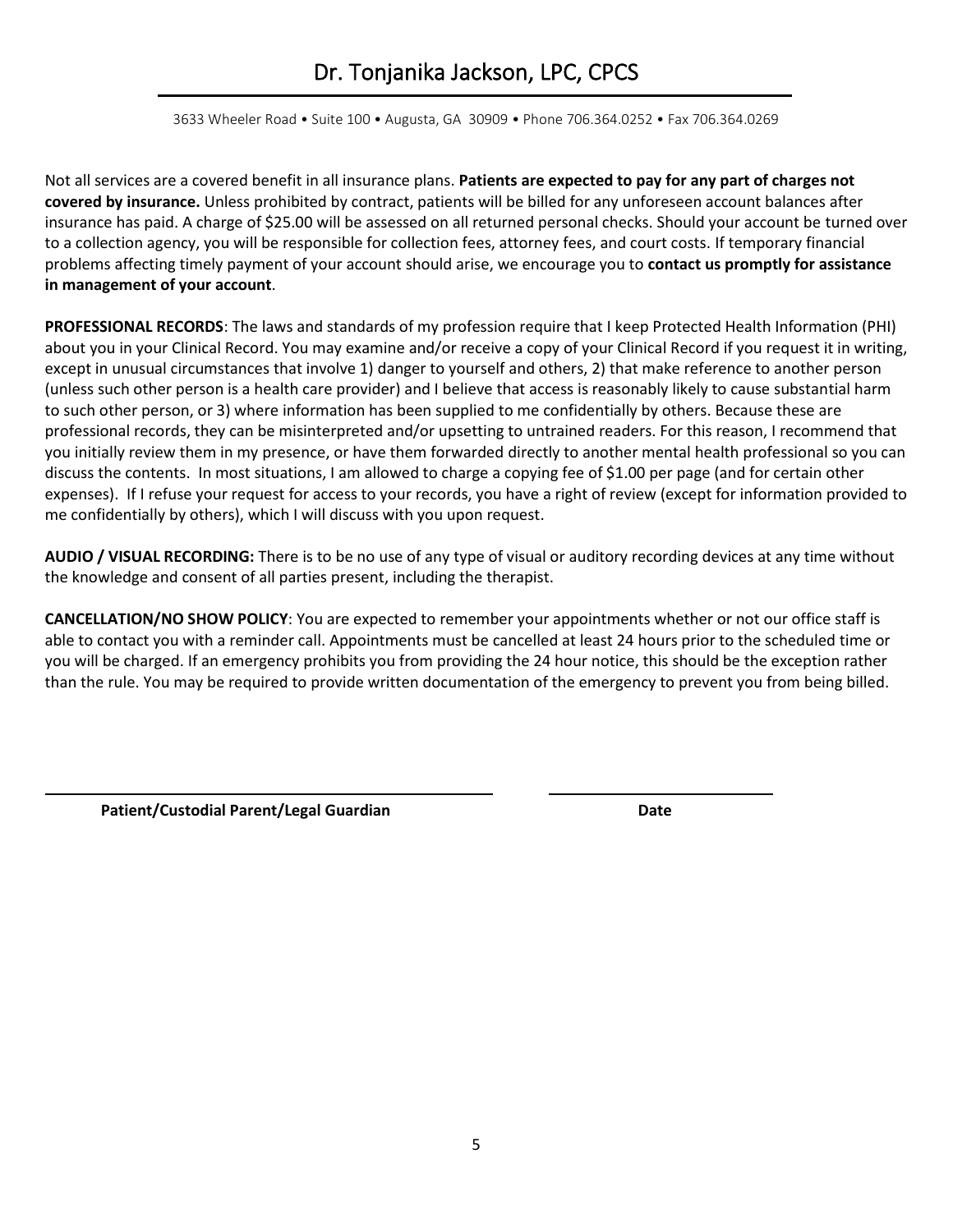3633 Wheeler Road • Suite 100 • Augusta, GA 30909 • Phone 706.364.0252 • Fax 706.364.0269

### **PATIENT INFORMATION:**

| First Name: 1990 and 1990 and 1990 and 1990 and 1990 and 1990 and 1990 and 1990 and 1990 and 1990 and 1990 and         |      |       |                               | $ML$ <sub>____</sub> |
|------------------------------------------------------------------------------------------------------------------------|------|-------|-------------------------------|----------------------|
|                                                                                                                        |      |       |                               |                      |
| <b>Street</b>                                                                                                          |      |       | City State Zip                |                      |
|                                                                                                                        |      |       |                               |                      |
|                                                                                                                        |      |       | $Sex: M \t F$                 |                      |
|                                                                                                                        |      |       |                               |                      |
| Email: <u>Alexander and Alexander and Alexander and Alexander and Alexander and Alexander and Alexander and Alex</u>   |      |       |                               |                      |
| Family Physician: (Name, Address, & Phone): [14] The Manuscript Control of Tamily Physician: (Name, Address, & Phone): |      |       |                               |                      |
|                                                                                                                        |      |       |                               |                      |
|                                                                                                                        |      |       |                               |                      |
| Street                                                                                                                 | City |       | State                         | Zip                  |
| <b>For Married Patients</b>                                                                                            |      |       |                               |                      |
|                                                                                                                        |      |       | Date of Birth: ______________ |                      |
|                                                                                                                        |      |       | Occupation: ________________  |                      |
|                                                                                                                        |      |       | Work Phone: _______________   |                      |
| If Patient is a Minor:                                                                                                 |      |       |                               |                      |
|                                                                                                                        |      |       |                               |                      |
| Social Security No.:                                                                                                   |      |       | Date of Birth:                |                      |
| Address:                                                                                                               |      |       |                               |                      |
| <b>Street</b>                                                                                                          | City | State | Zip                           |                      |
|                                                                                                                        |      |       |                               |                      |
| Employer's Address:                                                                                                    |      |       |                               |                      |
| Street                                                                                                                 | City | State | Zip                           |                      |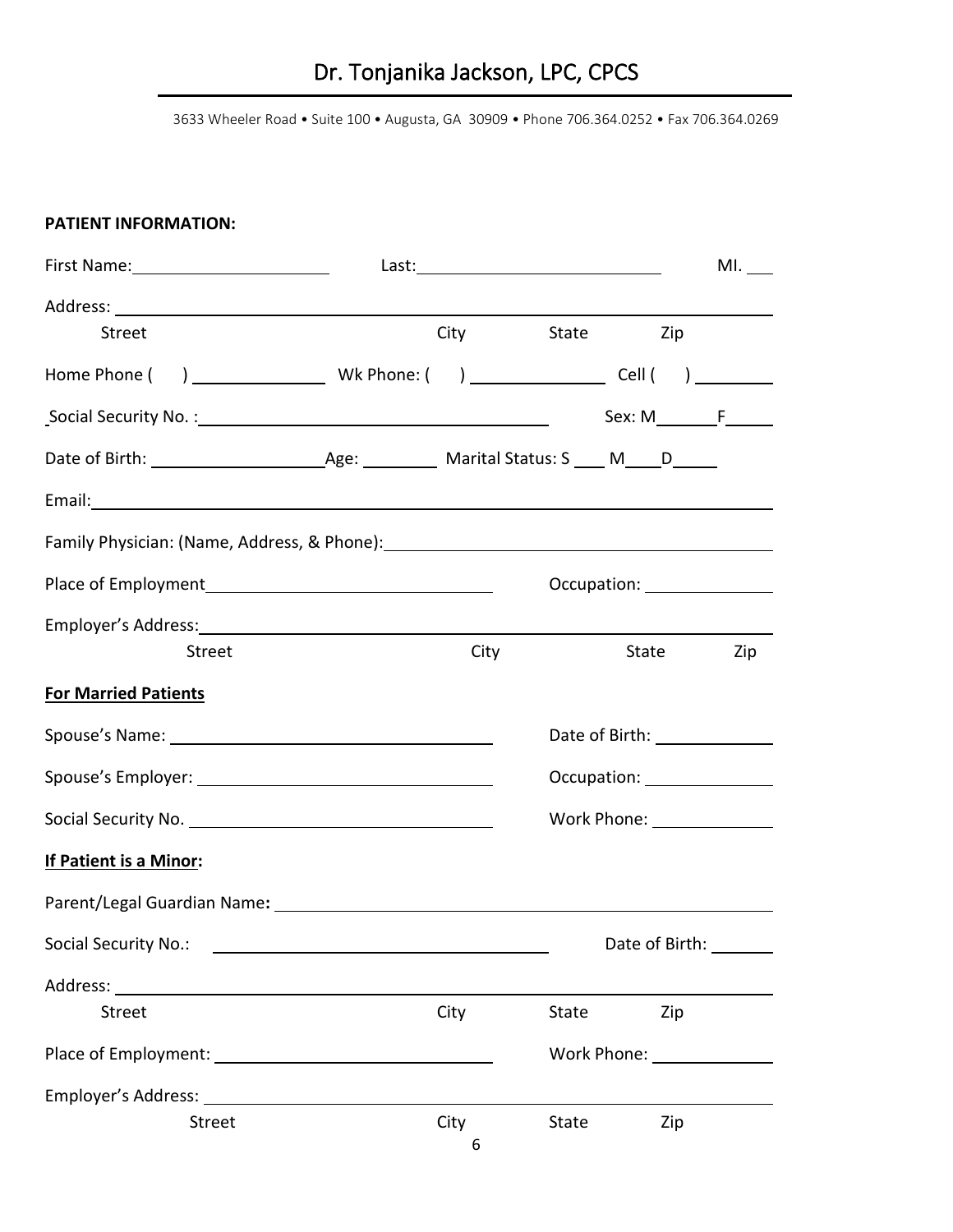### **EMAIL AND TEXT MESSAGING CONSENT FORM**

|                                 | authorize                                                                                                         |
|---------------------------------|-------------------------------------------------------------------------------------------------------------------|
| (Patient printed name)          | (Therapist name)                                                                                                  |
|                                 | to send automated appointment reminder email and/or text messages to me. I understand my Therapist is not         |
|                                 | responsible for any breach of privacy, confidentiality, or security of the emails/texts once they are received on |
|                                 | my electronic devices. I understand the reminder system is automated and does accept reply emails/texts and is    |
|                                 | used for the sole purpose of appointment reminders. I agree to call the Clinicians Office at 706-364-0252 within  |
|                                 | regular business hours to cancel/reschedule appointments. I understand I may be charged a late cancellation/no    |
|                                 | show fee if I do not honor the 24-hour cancellation notice policy. In the case of an emergency, I agree to notify |
| the office as soon as possible. |                                                                                                                   |

#### **Contact by text messages:**

I **DO** wish to have this contact at the following phone number:

**IDO NOT** wish to have this contact.

\_\_\_\_\_\_\_\_\_\_\_\_\_\_\_\_\_\_\_\_\_\_\_\_\_\_\_\_\_\_\_\_\_

### **Contact by email:**

I **DO** wish to have this contact at the following email address:

\_\_\_\_\_\_\_\_\_\_\_\_\_\_\_\_\_\_\_\_\_\_\_\_\_\_\_\_\_\_\_\_\_\_\_\_\_\_\_\_\_\_\_\_\_\_\_\_\_\_

\_\_\_\_\_\_\_\_\_\_\_\_\_\_\_\_\_\_\_\_\_\_\_\_\_\_\_\_\_\_\_\_\_\_\_\_\_\_\_\_\_\_\_\_ \_\_\_\_\_\_\_\_\_\_\_\_\_\_\_\_\_\_\_\_\_\_

**I I DO NOT** wish to have this contact.

(Patient/Custodial Parent/Legal Guardian) (Date of Signature)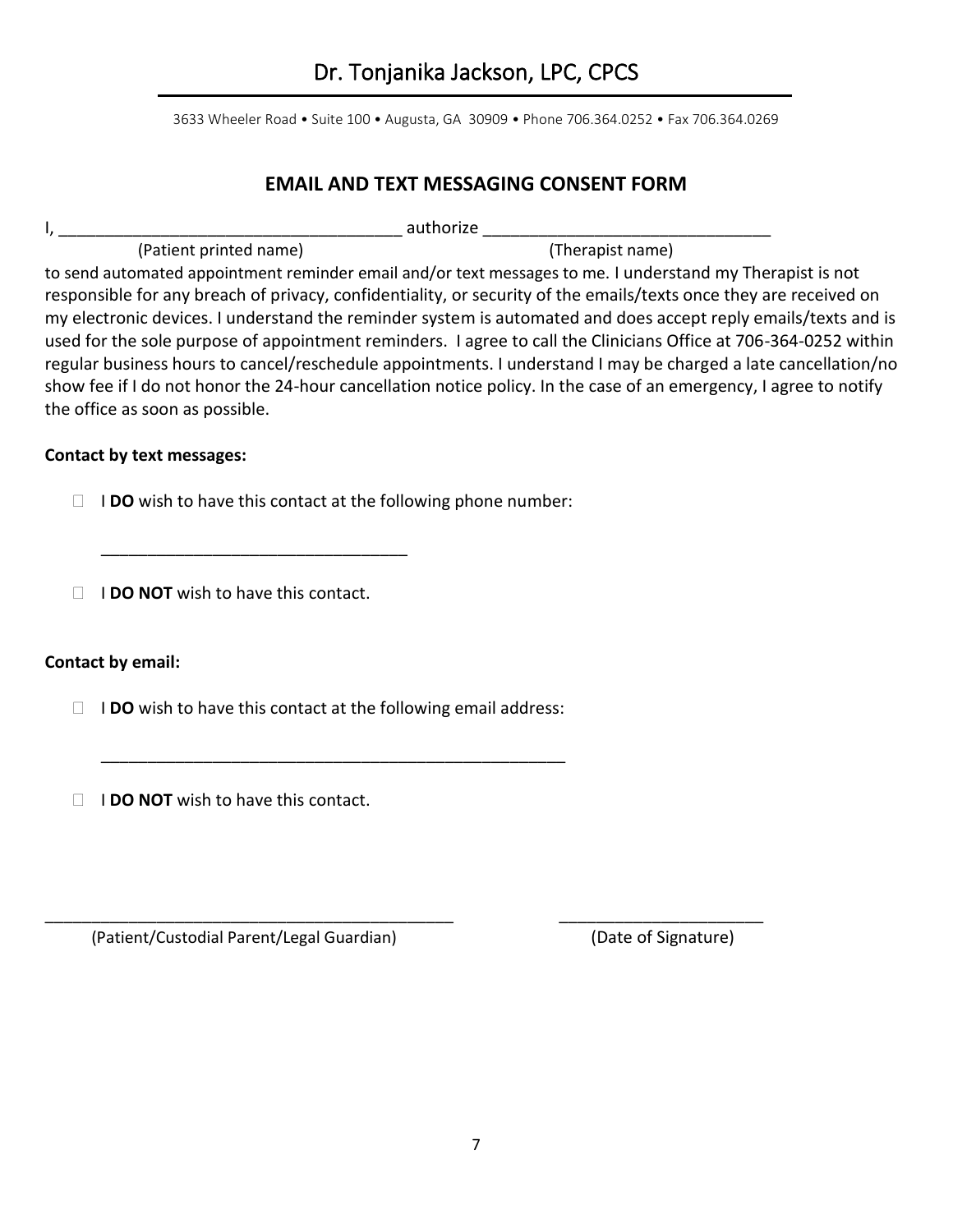3633 Wheeler Road • Suite 100 • Augusta, GA 30909 • Phone 706.364.0252 • Fax 706.364.0269

| <b>Insurance Information:</b> |  |
|-------------------------------|--|
|                               |  |
|                               |  |
|                               |  |
|                               |  |
|                               |  |
|                               |  |
|                               |  |
|                               |  |
|                               |  |

By signing this Patient Informed Consent and Authorization as the Patient or Guardian of said Patient, I **acknowledge that I have read, understand, and agree to the terms and conditions contained in this form. I am voluntarily agreeing to receive mental health assessment, treatment and services, from Dr. Tonjanika Jackson, LPC, CPCS, for me (or my child if said child is the patient).**

 **I understand that I am financially responsible for this treatment and for any portion of the fees not reimbursed or covered by my/their health insurance. Deductibles and co-payments will be made at the time services are rendered.**

Patient/Custodial Parent/Legal Guardian **Date Date** 

**\*\*\*Please give the receptionist your insurance card at the time of check-in. If you have two insurance companies please inform us at your first visit.**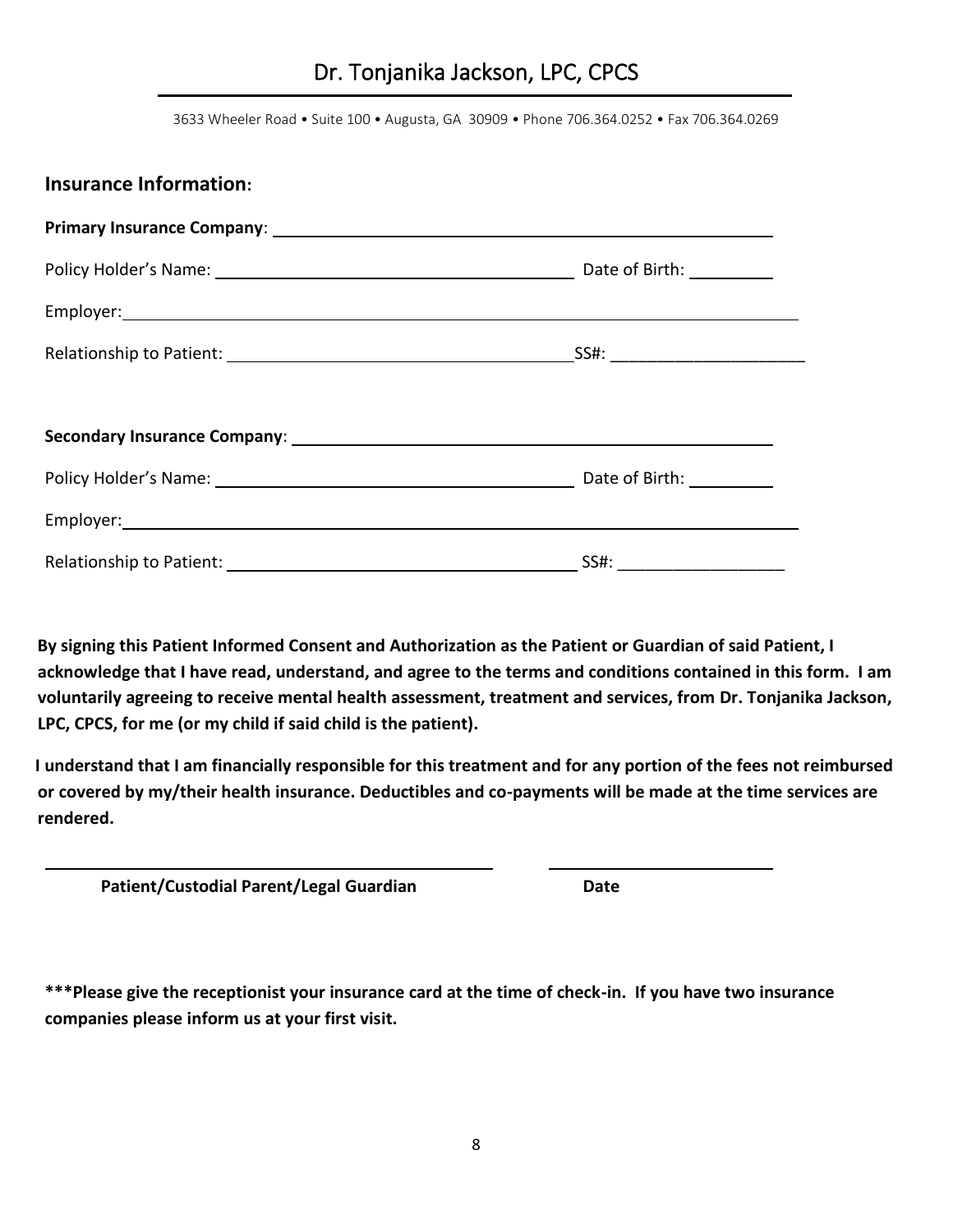3633 Wheeler Road • Suite 100 • Augusta, GA 30909 • Phone 706.364.0252 • Fax 706.364.0269

#### **Assignment of Insurance Benefits**

For the purpose of paying all or part of the fees owed to Dr. Tonjanika Jackson, LPC, CPCS for the services which have or will be rendered to the above patient, the undersigned hereby irrevocably assigns any insurance payments payable for the benefit of said patient by the above insurance company or companies and all rights and interest in said policy, but only to the extent necessary to pay Dr. Tonjanika Jackson, LPC, CPCS, as a result of rendering services to the above mentioned patient whose liability will be reduced by the amount of benefit payments received hereunder. Undersigned understands that the nature of the patient's disability may be such that no benefit payments will be payable under the policy specified above. Any fees owed by the undersigned under the terms of this agreement shall be paid in full within thirty days after billing agency unless prior arrangements have been made in writing with Dr. Tonjanika Jackson, LPC, CPCS.

#### Patient/Custodial Parent/Legal Guardian **Date**

#### **Consent for Disclosure of Information to Third Party Payers (Entities that pay your claims):**

The undersigned authorizes Dr. Tonjanika Jackson, LPC, CPCS to release all patient information regarding diagnosis, treatment, and prognosis with respect to any physical, psychiatric, or drug/alcohol related condition for which the patient is being evaluated and treated, to the insurance company, the third party payer, or its representatives.

The undersigned acknowledges that such disclosures shall be limited to information that is reasonably necessary for the discharge of the legal or contractual obligations of the insurance company or third party payer.

The undersigned understands that the information obtained by use of this "Authorization" may be used by the above mentioned insurance company or third party payer to determine eligibility for benefits under an existing policy, and further understands that information obtained by such insurance company or third party payer shall not be released to any other person unless the undersigned so authorizes.

The undersigned acknowledges that he/she may request to receive a copy of this Authorization for disclosure of information to third party payers, and that he/she may revoke this Authorization at any time, except to the extent that action has been taken in reliance thereon.

The undersigned further acknowledges that this Authorization shall be valid during the pendency of these claims.

Patient/Custodial Parent/Legal Guardian **Date**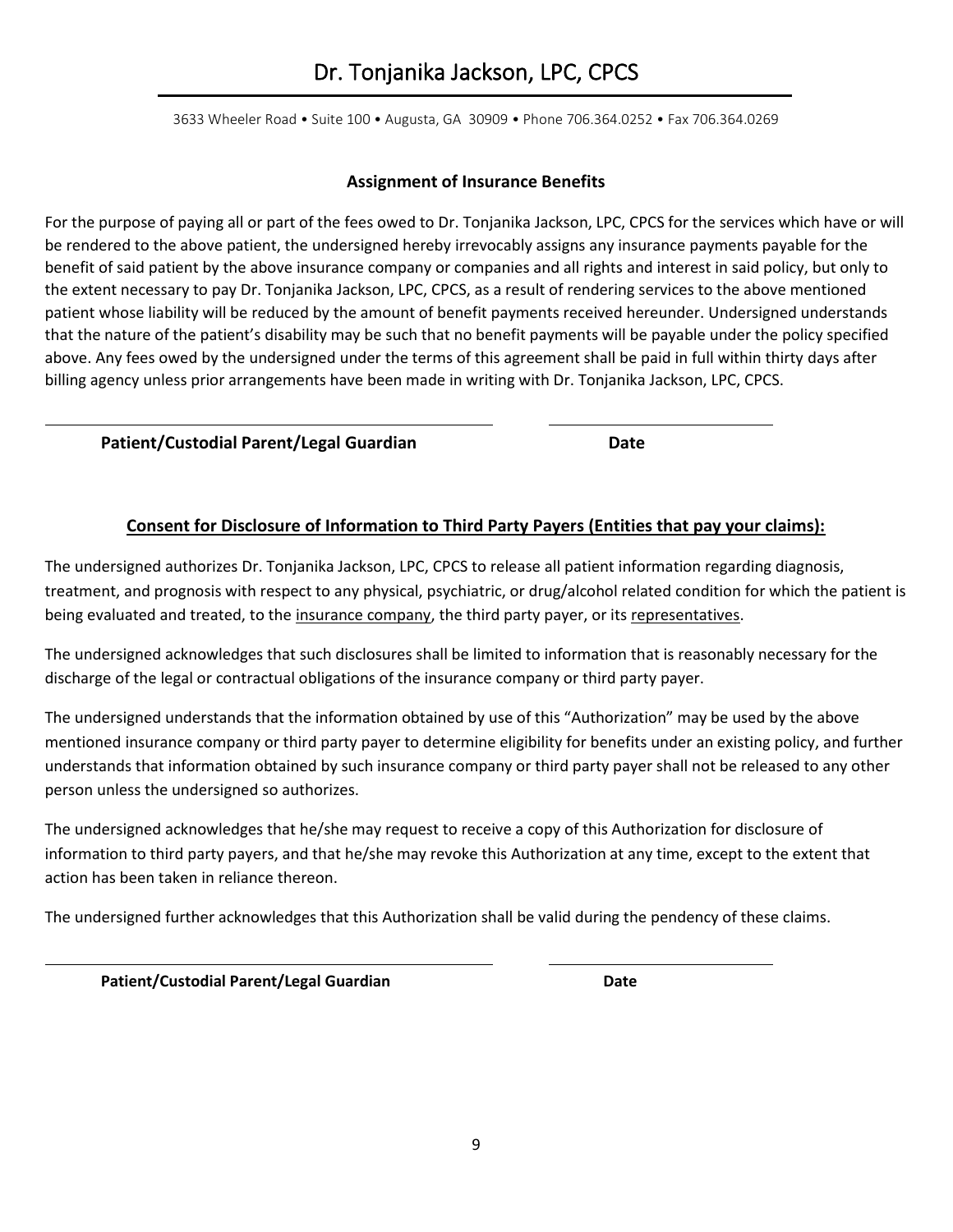#### **Client Information and Informed Consent for Telemental Health Treatment**

Telemental health services involve the use of electronic communications (telephone, video conference, etc.) to enable therapists to provide services to individuals remotely. Telemental health is a relatively recent approach to delivering care and there are some limitations compared with seeing a therapist in person. These limitations can be addressed and are usually minor depending on the needs of the client and the care with which the technology (cell phone, tablet, computer, etc.) is utilized.

#### **Timely notification:**

My intention is that telemental health be offered at my practice during the extent of the Covid-19 public health crisis. I cannot guarantee that services via telehealth will continue after this health emergency has abated. Please note the Department of Health and Human Services (HHS) has amended some telehealth HIPAA requirements during the COVID-19 national emergency to allow use of some technologies not previously compliant with HIPAA rules. This change is meant to make it easier for providers and patients to have access to needed services. Some of the telehealth communications I may use with you are examples of these newly amended protocols. For more details, please visit [https://www.hhs.gov/hipaa/for-professionals/special-topics/emergency-preparedness/notification-enforcement](about:blank)[discretion-telehealth/index.html.](about:blank)

#### **Additional Points for Client Understanding:**

- I understand that this form is signed in addition to the paperwork you completed as a new patient and does not change any of the *Client Consent for Counseling* documents I agreed to previously. (A copy of the new patient paperwork is available on the office website for you to review, if needed.)
- I understand that my Initial Consultation will be done using telemental health.
- I understand that telemental health services are completely voluntary and that I can choose not to do it or not to answer questions at any time.
- I understand that none of the telemental health sessions will be recorded or photographed by my therapist without my written permission, and I understand that I may not record or photograph any of my telemental health sessions without the written permission of my therapist.
- I understand that the laws that protect privacy and the confidentiality of client information also apply to telemental health, and that no information obtained in the use of telemental health that identifies me will be disclosed to other entities without my consent.
- I understand that because this is a technologically-based method it may sometimes be necessary for a technician to assist with the equipment. Such technicians will keep any information confidential.
- I understand mental health is performed over as secure a communication system as possible at this time and that it is difficult for anyone else to access these systems. I also understand there is still a possibility of a breach; I accept the rare risk that this could affect confidentiality.
- I understand that there are risks from telemental health that may include but are not limited to the possibility despite all reasonable efforts by my provider: the transmission of medical information could be disrupted or distorted by technical failures; the transmission of my medical information could be interrupted by unauthorized persons; the electronic storage of my medical information could be accessed by unauthorized persons; and/or misunderstandings may occur more easily, particularly when care is delivered in an asynchronous manner.
- I understand that telemental health sessions will not be exactly the same as an in-person session due to the fact that I will not be in the same room as my therapist.
- I understand that I may experience benefits from the use of telemental health in my care, but that no results can be guaranteed or assured.
- I understand I am responsible for creating a safe, confidential space during sessions and I will engage in sessions in a private location where I cannot be heard or seen by others.
- I understand I am responsible for logging out or hanging up once sessions are complete.
- I understand you may contact me from a blocked number to avoid others knowing we have connected.
- I understand that if there is an emergency during a telemental health session, then my therapist will call emergency services and my emergency contact. I understand that if I do not follow safety/emergency protocols, my therapist has the right to discontinue use of teletherapy to protect my safety and well-being.
- I understand that if the video conferencing or telephone connection drops while I am in a session, I will provide a phone number (see below) for follow up contact if a plan for technical failures has not already been arranged with my therapist.
- I understand that I am required to provide an emergency contact (see below) in case of an emergency.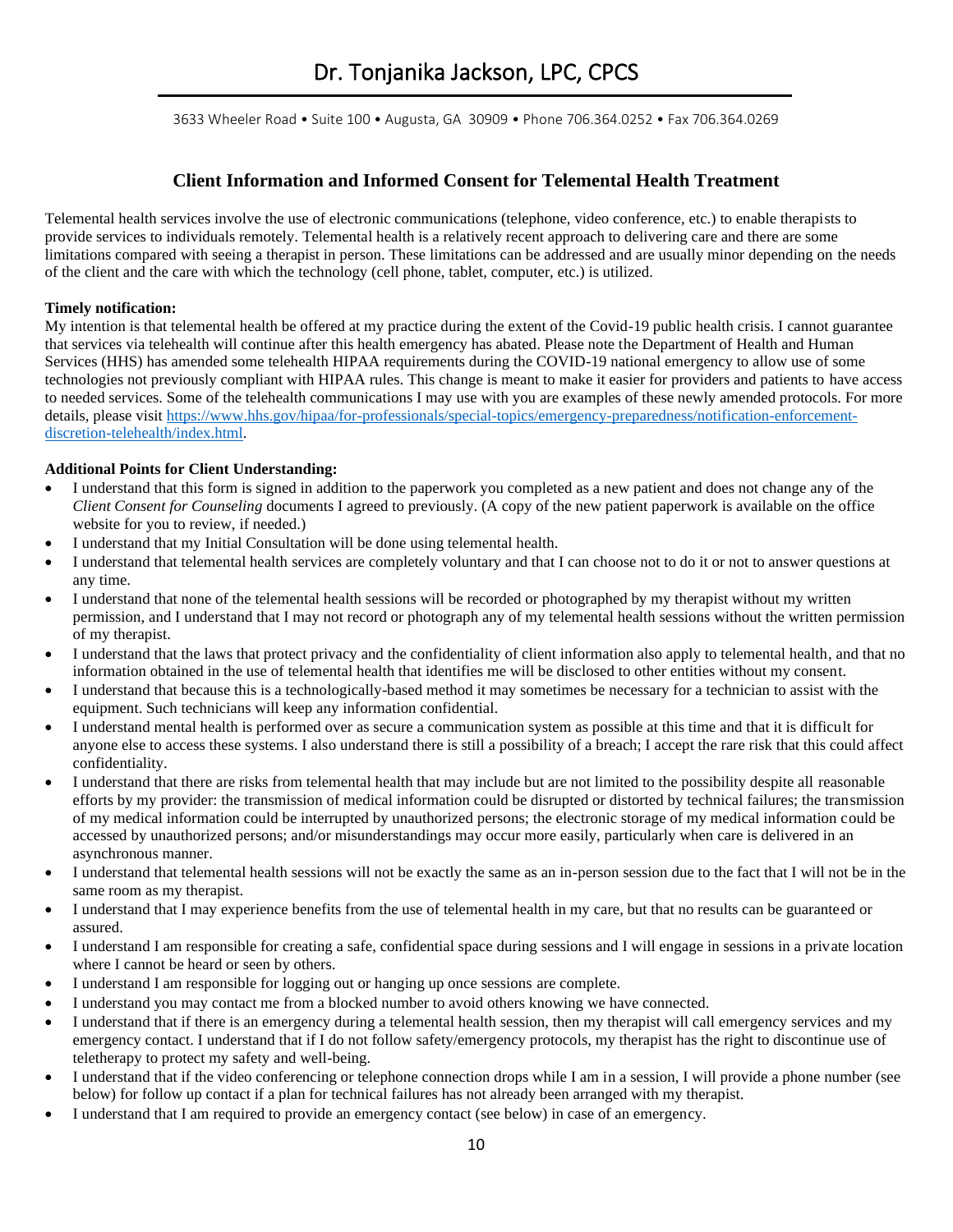3633 Wheeler Road • Suite 100 • Augusta, GA 30909 • Phone 706.364.0252 • Fax 706.364.0269

- I understand that telemental health-based services may not be appropriate for everyone seeking therapy. I also understand that if my therapist believes I would be better served by another form of therapeutic services (e.g. face-to-face services), she will make every effort under the circumstances of the COVID-19 health crisis to refer me to a practitioner who can provide such services in my area.
- I understand I may be requested to install applications specific to treatment onto my phone, tablet or computer device. Some applications specifically interact via phone /tablet, device, etc. and have the capability to report activity, GPS location, etc.
- I understand I have the right to withhold or withdraw this consent at any time. However, if I do so, this may require my therapist to provide referrals to other treatment providers if face-to-face services are not an option based on geography and/or circumstance.
- I understand the laws that protect the confidentiality of my personal health information also apply to telemental health, as do the limitations to that confidentiality discussed in the *Client Consent for Counseling* agreement. I also understand that the dissemination of any personally identifiable images or information from the telemental health interaction will not be shared without my written consent.
- I understand that email is not an appropriate means of communicating with my therapist in the case of emergency. I understand the email address provided below is to be used for providing this form only and is not an email that is monitored by my therapist. Any email address used by my therapist to engage in video conferencing is also not meant to be used in the case of an emergency or for counseling related content to be shared. I understand that email is not a secure communication medium for sensitive/personal information. I agree to call the office for scheduling, insurance questions, or supplying other information.

**Emergency Contact Name: \_\_\_\_\_\_\_\_\_\_\_\_\_\_\_\_\_\_\_\_\_\_\_\_\_\_\_\_\_ Emergency Contact Number: \_\_\_\_\_\_\_\_\_\_\_\_\_\_\_\_\_\_\_\_\_\_\_\_\_\_\_\_**

#### **CANCELLATION/NO SHOW POLICY**

If you need to cancel an appointment, please follow the same procedure you already agreed to in your original *Client Consent for Counseling* documents. **As a reminder, cancellations should be made within 24 hours of your scheduled session time, unless you have a same day emergency arise. We understand this may be a more common occurrence in current times but please be sensitive to the needs of other patients needing appointments and the impact cancellations have on my practice now more than ever before.**  Please call and inform our office of any same day emergencies. **If cancellation is not made within 24 hours, I reserve the right to charge a \$60 fee in the same way a fee is charged for missing or late cancelling in-person sessions.** 

#### **PAYMENT FOR SERVICES**

As with your face to face sessions, we will submit a claim to any insurance provider you gave us written consent to bill in your *Consent for Disclosure of Information to Third Party Payors* in the new patient paperwork completed at your first visit. Not all mental health services are a covered benefit in all insurance plans. However, it is our understanding at this time that most insurers are covering telemental health services during this emergency period. If you feel unsure, please contact your insurance company. **Patients are expected to pay for any part of charges not covered by insurance per usual procedure (i.e., copay, deductibles, etc.)**. Billing processes remain the same for telemental health services as with in office visits, as outlined in the *Client Consent for Counseling* document. Self-pay arrangements already in place will remain the same for teletherapy sessions. **It is preferable that payments are made by phone. The front office will call you to obtain your credit card information after your session concludes.** It is also possible I may need to help relieve the burden on the front office by collecting your credit card information during our sessions and process the payment later. If an alternative form of payment is needed, please discuss this with me. Please be patient with us as we do our very best to continue offering you counseling services in an ever-changing situation.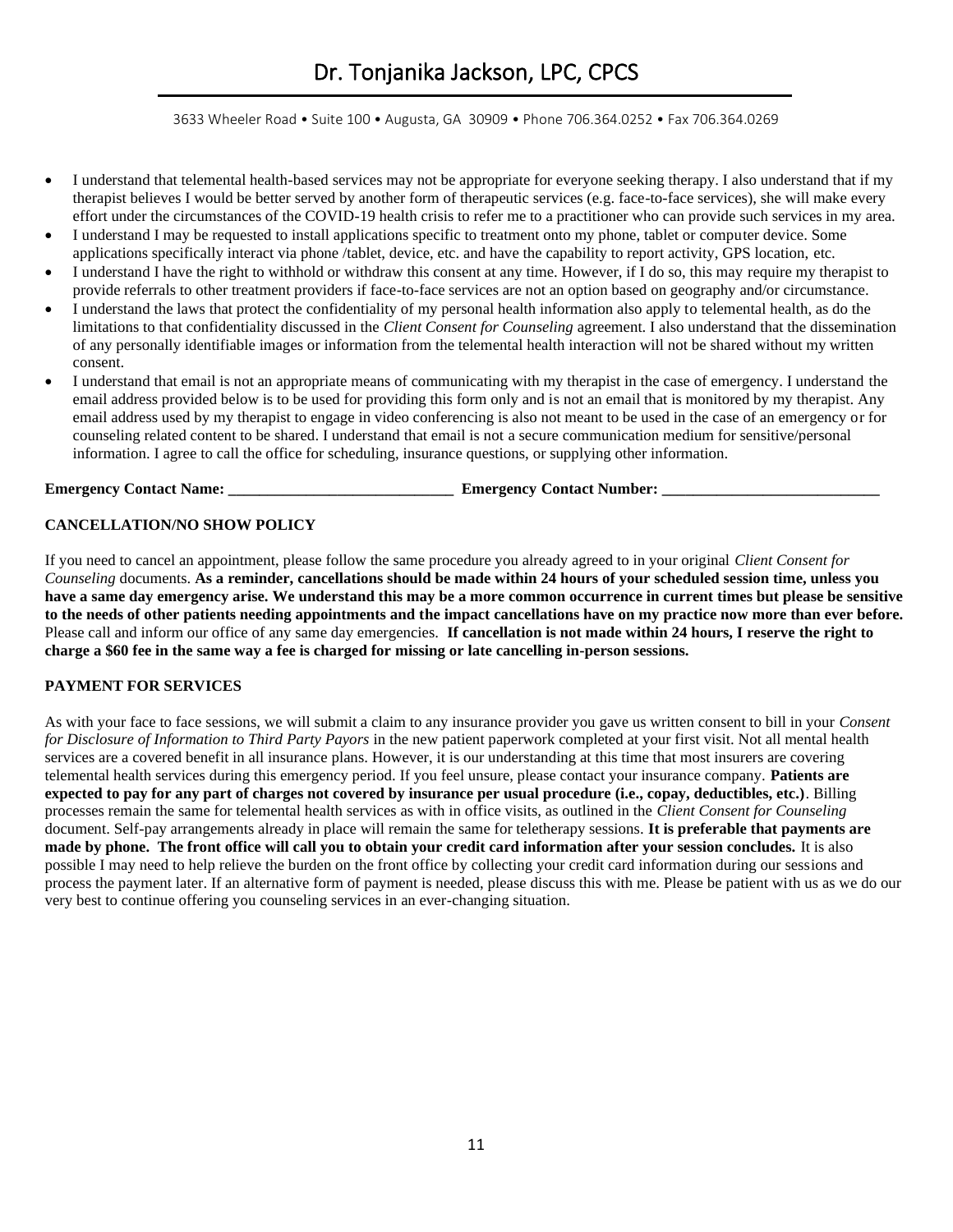3633 Wheeler Road • Suite 100 • Augusta, GA 30909 • Phone 706.364.0252 • Fax 706.364.0269

#### **CONSENT**

I consent to engaging in telemental health as part of my treatment with Dr. Tonjanika Jackson, LPC, CPCS. I understand that "telemental health" includes the practice of health care delivery, diagnosis, consultation, treatment, transfer of personal health information, and education using interactive audio, video, or data communications. I understand the information provided above regarding telemental health.

I hereby give my informed consent for the use of telemental health in my care.

| Name of Patient (Print)                              | Email (Print)                                                                                                                                                                                                                  | Cell Phone |  |
|------------------------------------------------------|--------------------------------------------------------------------------------------------------------------------------------------------------------------------------------------------------------------------------------|------------|--|
| Signature of Patient                                 |                                                                                                                                                                                                                                |            |  |
|                                                      | Date: the contract of the contract of the contract of the contract of the contract of the contract of the contract of the contract of the contract of the contract of the contract of the contract of the contract of the cont |            |  |
| Name of Legal Guardian [if patient under 18] (Print) | Signature of Legal Guardian                                                                                                                                                                                                    |            |  |
|                                                      |                                                                                                                                                                                                                                | Date:      |  |

I understand I am responsible for creating a safe, confidential space for my child or adolescent during sessions and I will allow them to engage in sessions in a private location where they cannot be heard or seen by others, including parents.

\*\*We want to make returning this form to our office as easy as possible amid the COVID-19 health crisis. If you are attending a session in person, bring the form with you or ask the front office for a copy. You may also download and sign the form and email it back to the office at [renee.rbgs@gmail.com.](about:blank) If you have an easy way to scan your signed document and email it back to us, that's great. If not, you may take a photo with your smartphone and email it. If you have access to a fax, our fax number is 706- 364-0269. You may also download, sign, and mail it to our office at the address at the top of this document. Need help? Give us a call at 706-364-0252. Thank you!\*\*

#### **INFORMED CONSENT FOR IN-PERSON SERVICES DURING COVID-19 PUBLIC HEALTH CRISIS**

This document contains important information about in-person services in light of the COVID-19 public health crisis. Please read this carefully and let me know if you have any questions. When you sign this document, it will be an official agreement between us.

#### **Decision to Meet Face-to-Face**

There may be a need to meet in person for some or all of our sessions. We will need to agree to meet in person. If there is a resurgence of the pandemic or if other health concerns arise, however, I may require that we meet via telehealth. If you have concerns about meeting through telehealth, we will talk about it first and try to address any issues. You understand that, if I believe it is necessary, I may determine that we return to telehealth for everyone's well-being.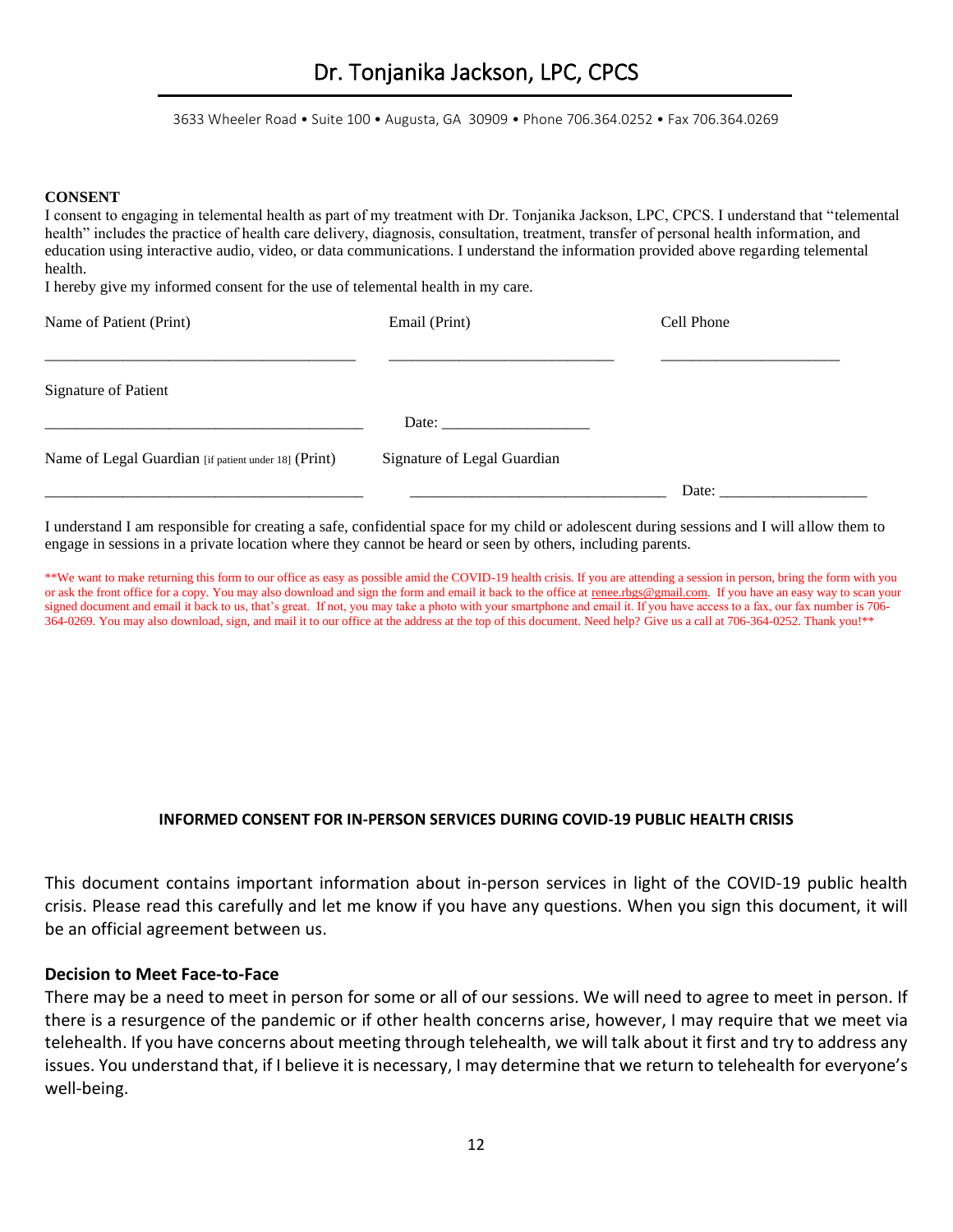3633 Wheeler Road • Suite 100 • Augusta, GA 30909 • Phone 706.364.0252 • Fax 706.364.0269

If you decide at any time that you would feel safer staying with, or returning to, telehealth services, I will respect that decision, as long as it is feasible and clinically appropriate. Reimbursement for telehealth services, however, is also determined by the insurance companies and applicable law, so that is an issue we may also need to discuss.

#### **Risks of Opting for In-Person Services**

You understand that by coming to the office, you are assuming the risk of exposure to the coronavirus (or other public health risk). This risk may increase if you travel by public transportation, cab, or ridesharing service.

#### **Your Responsibility to Minimize Your Exposure**

To obtain services in person, you agree to take certain precautions which will help keep everyone (you, me, and our families, [my other staff] and other patients) safer from exposure, sickness and possible death. If you do not adhere to these safeguards, it may result in our starting / returning to a telehealth arrangement. Initial each to indicate that you understand and agree to these actions:

- You will only keep your in-person appointment if you are symptom free.
- You will wear a mask/face covering in our suite until you reach my office. You and I will decide together if masks will be worn during your therapy session.
- The waiting room should be limited to patients being seen for therapy sessions. Minor patients or patients needing physical assistance may bring 1 person with them into the waiting room.
- You will take steps between appointments to minimize your exposure to COVID.
- If you have a job that exposes you to other people who are infected, you will immediately inform me/office staff.
- If a resident of your home tests positive for the infection, you will immediately let me/office staff know and we will then [begin] resume treatment via telehealth.
- I understand that my therapist cannot be held responsible for any exposure risks outside of the therapy office in other parts of the building or the parking lot.
- You will keep a distance of 6 feet and there will be no physical contact (e.g. no shaking hands) with therapists or staff.

I may change the above precautions if additional local, state or federal orders or guidelines are published. If that happens, we will talk about any necessary changes.

#### **If You or I Are Sick**

You understand that I am committed to keeping you, me, [my staff] and all of our families safe from the spread of this virus. If you show up for an appointment and I [or my office staff] believe that you have a fever or other symptoms, or believe you have been exposed, I will have to require you to leave the office immediately. We can follow up with services by telehealth as appropriate.

If I [or my staff] test positive for the coronavirus, I will notify you so that you can take appropriate precautions.

### **Your Confidentiality in the Case of Infection**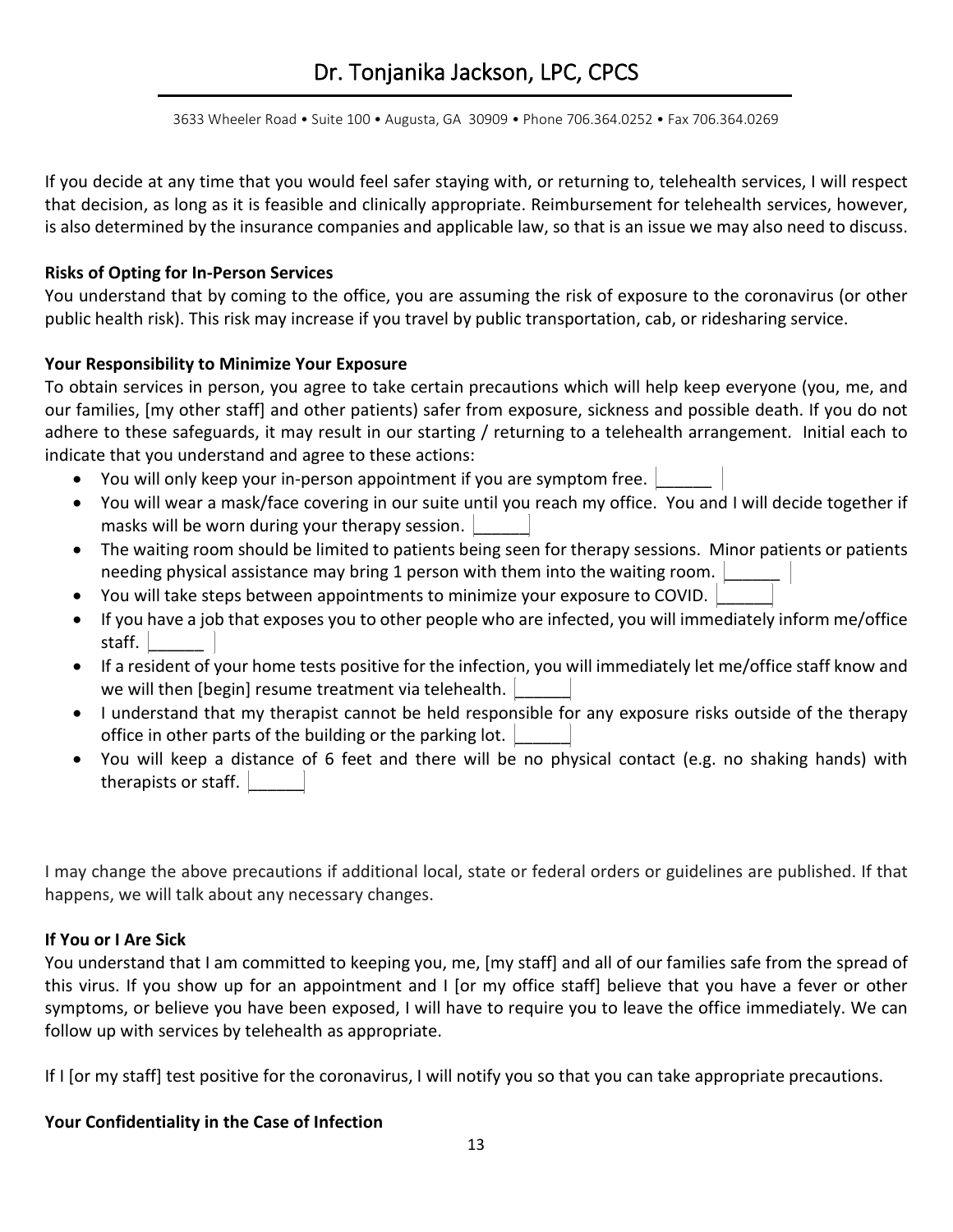3633 Wheeler Road • Suite 100 • Augusta, GA 30909 • Phone 706.364.0252 • Fax 706.364.0269

If you have tested positive for the coronavirus, I may be required to notify local health authorities that you have been in the office. If I have to report this, I will only provide the minimum information necessary for their data collection and will not go into any details about the reason(s) for our visits. By signing this form, you are agreeing that I may do so without an additional signed release.

#### **Informed Consent**

This agreement supplements the general informed consent/business agreement that we agreed to at the start of our work together.

Your signature below shows that you agree to these terms and conditions.

Patient Date Date

\_\_\_\_\_\_\_\_\_\_\_\_\_\_\_\_\_\_\_\_\_\_\_\_\_ \_\_\_\_\_\_\_\_\_\_\_\_\_\_\_\_\_\_\_\_\_\_\_\_\_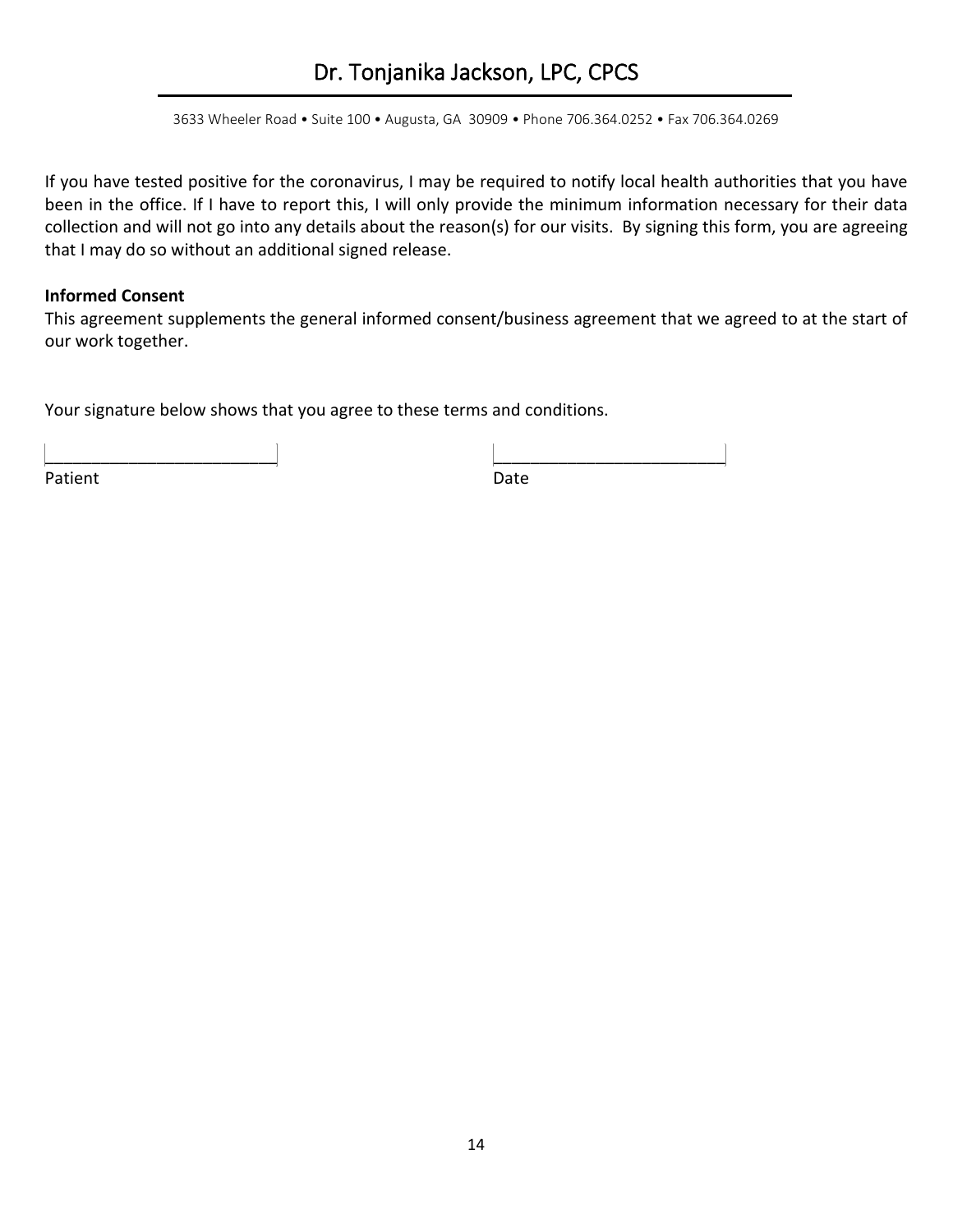#### **BILLING PROCEDURES**

- Appointments must be canceled at least 24 hours prior to the scheduled appointment or you will be charged a 'no-show' or late cancellation fee of \$65.00.
- A charge of \$25.00 will be assessed on all returned personal checks.
- Insurance will be filed for your appointments after the office has verified insurance coverage.
- Insurance deductibles, co-payments, and coinsurance amounts must be met at the time of service.
- Insurance laws have been enacted that forbid fee altering for services. If you have hardship needs, please discuss this with me during our first session.
- Statements are mailed on a monthly basis.
- I accept checks, cash, debit cards, and credit cards, Visa and MasterCard, as forms of payment.

Please direct any concerns or questions to either myself or the receptionist at 706-364-0252.

Please sign to indicate that you have read and understand my billing policies. If you do not understand, please inform me during our first session.

**Patient/Guarantor Signature Date** 

**In Case of Emergency Contact:** 

| Name:                                      | Relationship: The contract of the contract of the contract of the contract of the contract of the contract of the contract of the contract of the contract of the contract of the contract of the contract of the contract of  |  |
|--------------------------------------------|--------------------------------------------------------------------------------------------------------------------------------------------------------------------------------------------------------------------------------|--|
|                                            | Phone: the contract of the contract of the contract of the contract of the contract of the contract of the contract of the contract of the contract of the contract of the contract of the contract of the contract of the con |  |
| Whom may we thank for referring you to us? |                                                                                                                                                                                                                                |  |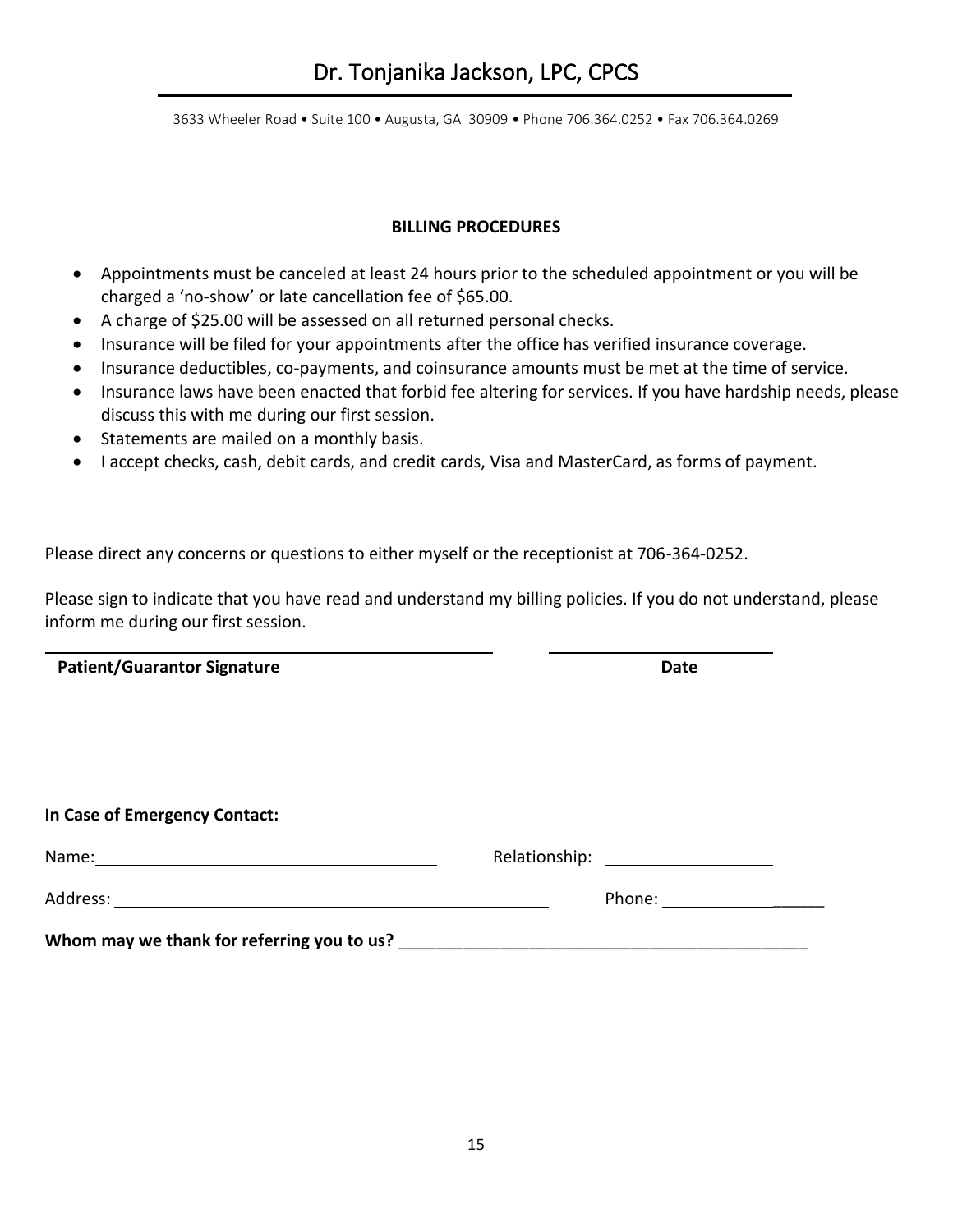### **\*\*WOULD YOU LIKE INFORMATION RELEASED TO YOUR PRIMARY CARE PHYSICIAN?**

### **YES\_\_\_\_\_\_ (COMPLETE ALL INFORMATION BELOW – SIGN & DATE)**

 **NO\_\_\_\_\_\_ (\*\*PLEASE SIGN & DATE AT THE BOTTOM)**

|  | Birthdate: 2008 |
|--|-----------------|
|  |                 |
|  |                 |
|  |                 |
|  |                 |
|  |                 |

to exchange information regarding my mental health and/or substance abuse treatment and medical health care for coordination of care purposes as may be necessary for the administration and provision of my health care coverage. The information exchanged may include information on mental health care and/or substance abuse care and/or treatment such as diagnosis and treatment plan. I understand that this authorization shall remain in effect for 12 months from the date of my signature below or for the course of this treatment, whichever is longer. I understand that I may revoke this authorization at any time by written notice to the above behavioral health provider. I also understand that it is my responsibility to notify my behavioral health provider if I choose to change my primary care physician.

**Signature:\_\_\_\_\_\_\_\_\_\_\_\_\_\_\_\_\_\_\_\_\_\_\_\_\_\_\_\_\_\_\_\_\_\_\_\_\_\_\_\_\_\_\_\_\_\_\_\_\_\_\_Date:\_\_\_\_\_\_\_\_\_\_\_\_\_**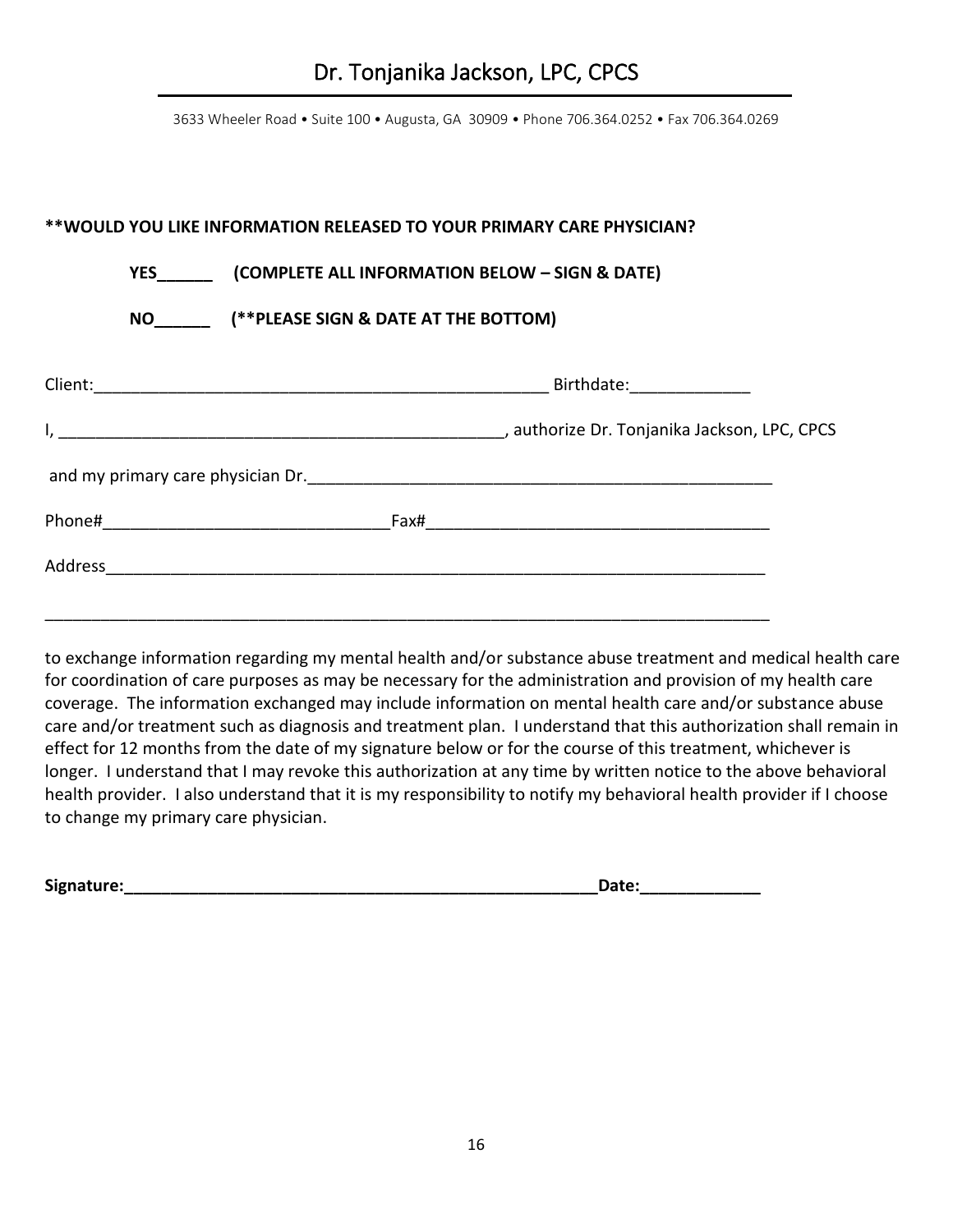Today's Date: \_\_\_\_\_\_\_\_\_\_\_\_\_\_\_\_\_\_\_\_

*THANK YOU for taking the time to fill out this packet prior to the scheduled time of your appointment. Please bring this completed form with you to your appointment after having received it from the office or plan to arrive a minimum of 30 minutes early for your appointment in order to complete the paperwork in the office. This information will be used by your Counselor to provide you the best possible counseling services. If you are uncomfortable answering any of this information or have questions about this form, please leave those questions blank and your Counselor will discuss it with you. All information will be kept confidential, subject to the exceptions noted in the previous Client Consent for Counseling Form.* 

### **PERSONAL INFORMATION FOR YOUR COUNSELOR**

|                                                                                                                   |  | Gender: Male Female (circle) |  |
|-------------------------------------------------------------------------------------------------------------------|--|------------------------------|--|
|                                                                                                                   |  |                              |  |
| A. EMPLOYMENT/SCHOOL                                                                                              |  |                              |  |
| Occupation, employer, and number of hours worked per week:                                                        |  |                              |  |
| Highest Level of Education Achieved:                                                                              |  |                              |  |
| Are you in school/college now? Y N Where?                                                                         |  |                              |  |
| Grade or year in college/graduate program: _________College major/graduate program: __________________________    |  |                              |  |
| <b>B. MARITAL/PARTNERSHIP AND HOME INFORMATION</b>                                                                |  |                              |  |
| Relationship Status: $\Box$ Single $\Box$ Committed Relationship (How long? ______) $\Box$ Engaged (When? ______) |  |                              |  |
| □ Separated (When? ________) □ Divorced (When? ________) □ Married (1 <sup>st</sup> marriage? Y N When? _______)  |  |                              |  |
|                                                                                                                   |  |                              |  |
| List your children and their ages:                                                                                |  |                              |  |
| List who resides with you and indicate relationship:                                                              |  |                              |  |
|                                                                                                                   |  |                              |  |

\_\_\_\_\_\_\_\_\_\_\_\_\_\_\_\_\_\_\_\_\_\_\_\_\_\_\_\_\_\_\_\_\_\_\_\_\_\_\_\_\_\_\_\_\_\_\_\_\_\_\_\_\_\_\_\_\_\_\_\_\_\_\_\_\_\_\_\_\_\_\_\_\_\_\_\_\_\_\_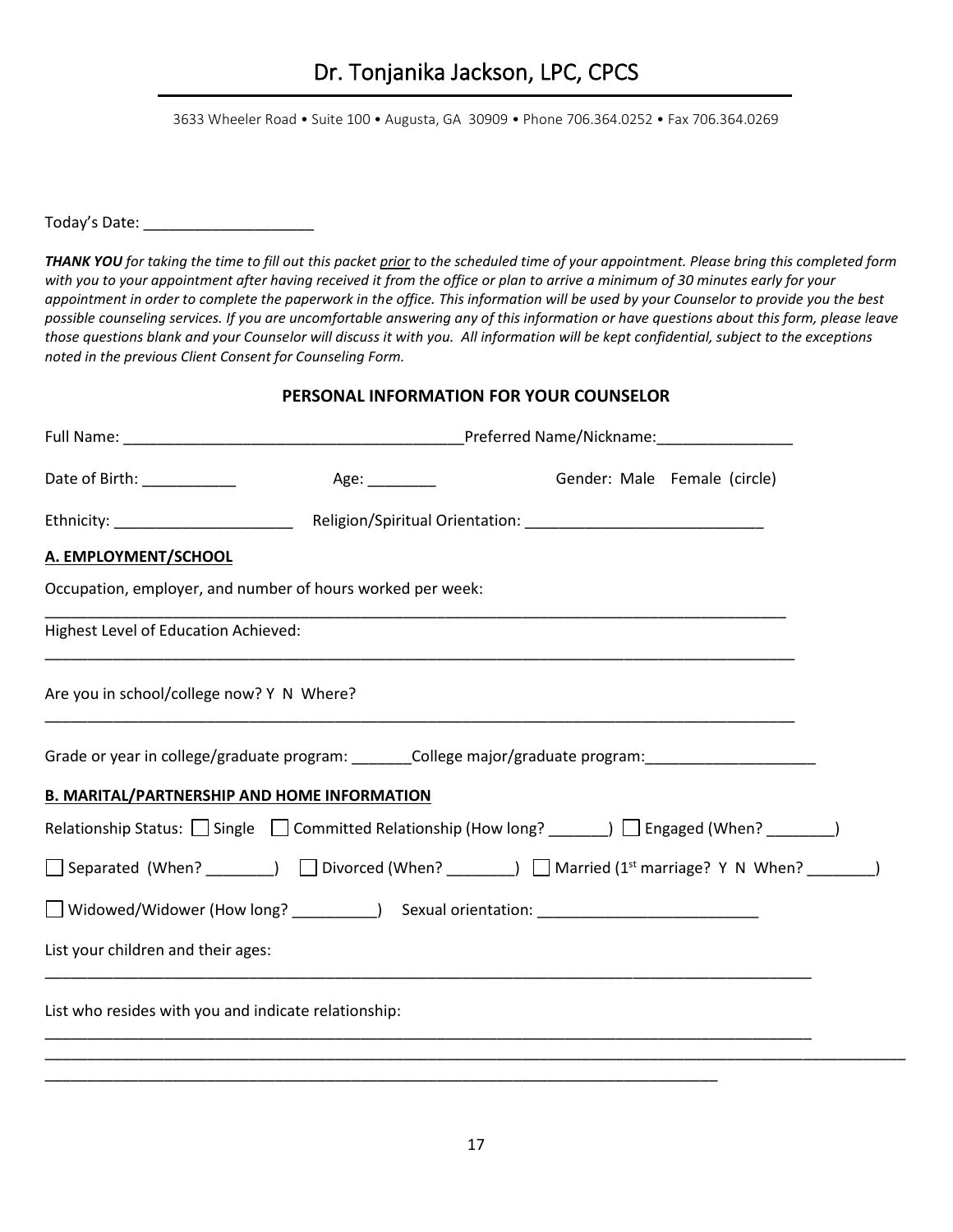3633 Wheeler Road • Suite 100 • Augusta, GA 30909 • Phone 706.364.0252 • Fax 706.364.0269

\_\_\_\_\_\_\_\_\_\_\_\_\_\_\_\_\_\_\_\_\_\_\_\_\_\_\_\_\_\_\_\_\_\_\_\_\_\_\_\_\_\_\_\_\_\_\_\_\_\_\_\_\_\_\_\_\_\_\_\_\_\_\_\_\_\_\_\_\_\_\_\_\_\_\_\_\_\_\_\_\_\_\_\_\_\_\_\_\_\_\_\_\_\_\_\_\_\_\_\_\_ \_\_\_\_\_\_\_\_\_\_\_\_\_\_\_\_\_\_\_\_\_\_\_\_\_\_\_\_\_\_\_\_\_\_\_\_\_\_\_\_\_\_\_\_\_\_\_\_\_\_\_\_\_\_\_\_\_\_\_\_\_\_\_\_\_\_\_\_\_\_\_\_\_\_\_\_\_\_\_\_\_\_\_\_\_\_\_\_\_\_\_\_\_\_\_\_\_\_\_\_\_ \_\_\_\_\_\_\_\_\_\_\_\_\_\_\_\_\_\_\_\_\_\_\_\_\_\_\_\_\_\_\_\_\_\_\_\_\_\_\_\_\_\_\_\_\_\_\_\_\_\_\_\_\_\_\_\_\_\_\_\_\_\_\_\_\_\_\_\_\_\_\_\_\_\_\_\_\_\_\_\_\_\_\_\_\_\_\_\_\_\_\_\_\_\_\_\_\_\_\_\_\_

\_\_\_\_\_\_\_\_\_\_\_\_\_\_\_\_\_\_\_\_\_\_\_\_\_\_\_\_\_\_\_\_\_\_\_\_\_\_\_\_\_\_\_\_\_\_\_\_\_\_\_\_\_\_\_\_\_\_\_\_\_\_\_\_\_\_\_\_\_\_\_\_\_\_\_\_\_\_\_\_\_\_\_\_\_\_\_\_\_\_\_\_\_\_\_\_\_\_\_\_\_

#### **C. CURRENT NEEDS /TREATMENT HISTORY**

Briefly describe the reason(s) you are seeking services at this time.

How long have you been concerned about the problems that bring you to counseling now?

In what ways have you attempted to work on these problems so far?

\_\_\_\_\_\_\_\_\_\_\_\_\_\_\_\_\_\_\_\_\_\_\_\_\_\_\_\_\_\_\_\_\_\_\_\_\_\_\_\_\_\_\_\_\_\_\_\_\_\_\_\_\_\_\_\_\_

How much counseling or psychotherapy have you had in the past?  $\frac{1}{2}$  None  $\frac{1}{2}$  <1 month  $\frac{1}{2}$  1-3 months  $\frac{1}{2}$  3-6 months  $\frac{1}{2}$  months  $\frac{1}{2}$  More than 1 year

\_\_\_\_\_\_\_\_\_\_\_\_\_\_\_\_\_\_\_\_\_\_\_\_\_\_\_\_\_\_\_\_\_\_\_\_\_\_\_\_\_\_\_\_\_\_\_\_\_\_\_\_\_\_\_\_\_\_\_\_\_\_\_\_\_\_\_\_\_\_\_\_\_\_\_\_\_\_\_

\_\_\_\_\_\_\_\_\_\_\_\_\_\_\_\_\_\_\_\_\_\_\_\_\_\_\_\_\_\_\_\_\_\_\_\_\_\_\_\_\_\_\_\_\_\_\_\_\_\_\_\_\_\_\_\_\_\_\_\_\_\_\_\_\_\_\_\_\_\_\_\_\_\_\_\_\_\_\_

\_\_\_\_\_\_\_\_\_\_\_\_\_\_\_\_\_\_\_\_\_\_\_\_\_\_\_\_\_\_\_\_\_\_\_\_\_\_\_\_\_\_\_\_\_\_\_\_\_\_\_\_\_\_\_\_\_\_\_\_\_\_\_\_\_\_\_\_\_\_\_\_\_\_\_\_\_\_\_

\_\_\_\_\_\_\_\_\_\_\_\_\_\_\_\_\_\_\_\_\_\_\_\_\_\_\_\_\_\_\_\_\_\_\_\_\_\_\_\_\_\_\_\_\_\_\_\_\_\_\_\_\_\_\_\_\_\_\_\_\_\_\_\_\_\_\_\_\_\_\_\_\_\_\_\_\_\_\_\_\_\_\_\_\_\_\_\_\_\_

Describe the counseling:

Are you currently seeing another counselor, psychologist, or psychiatrist: Y N If yes, list name of clinician and their office contact information:

\_\_\_\_\_\_\_\_\_\_\_\_\_\_\_\_\_\_\_\_\_\_\_\_\_\_\_\_\_\_\_\_\_\_\_\_\_\_\_\_\_\_\_\_\_\_\_\_\_\_\_\_\_\_\_\_\_\_\_\_\_\_\_\_\_\_\_\_\_\_\_\_\_\_\_\_\_\_\_\_\_\_\_\_\_\_\_\_\_\_\_\_\_\_\_\_\_\_\_\_\_

\_\_\_\_\_\_\_\_\_\_\_\_\_\_\_\_\_\_\_\_\_\_\_\_\_\_\_\_\_\_\_\_\_\_\_\_\_\_\_\_\_\_\_\_\_\_\_\_\_\_\_\_\_\_\_\_\_\_\_\_\_\_\_\_\_\_\_\_\_\_\_\_\_\_\_\_\_\_\_\_\_\_\_\_\_\_\_\_\_\_\_\_\_\_\_\_\_\_\_\_\_

\_\_\_\_\_\_\_\_\_\_\_\_\_\_\_\_\_\_\_\_\_\_\_\_\_\_\_\_\_\_\_\_\_\_\_\_\_\_\_\_\_\_\_\_\_\_\_\_\_\_\_\_\_\_\_\_\_\_\_\_\_\_\_\_\_\_\_\_\_\_\_\_\_\_\_\_\_\_\_\_\_\_\_\_\_\_\_\_\_\_

\_\_\_\_\_\_\_\_\_\_\_\_\_\_\_\_\_\_\_\_\_\_\_\_\_\_\_\_\_\_\_\_\_\_\_\_\_\_\_\_\_\_\_\_\_\_\_\_\_\_\_\_\_\_\_\_\_\_\_\_\_\_\_\_\_\_\_\_\_\_\_\_\_\_\_\_\_\_\_\_\_\_\_\_\_\_\_\_\_\_

Family/Primary Care Physician Name: (Name, Address & Phone)

Describe any medical conditions/health problems:

| physician who prescribed it: |       | Please list all medications (both psychiatric and non-psychiatric) you are currently taking, the dosage, and name of the |             |         |
|------------------------------|-------|--------------------------------------------------------------------------------------------------------------------------|-------------|---------|
| Name:                        | Dose: | Prescriber?                                                                                                              | Start Date: | Reason: |
| Name:                        | Dose: | Prescriber?                                                                                                              | Start Date: | Reason: |
| Name:                        | Dose: | Prescriber?                                                                                                              | Start Date: | Reason: |
| Name:                        | Dose: | Prescriber?                                                                                                              | Start Date: | Reason: |
| Name:                        | Dose: | Prescriber?                                                                                                              | Start Date: | Reason: |

If you have ever taken any other medications (other than those listed above) for problems related to stress, anxiety, depression, sleep, or any other medication related to an emotional issue list name of medication(s), when you took it, the purpose of the medication, and if you found the medication helpful:\_\_\_\_\_\_\_\_\_\_\_\_\_\_\_\_\_\_\_\_\_\_\_\_\_\_\_\_\_\_\_\_\_\_\_\_\_\_\_\_\_\_\_

\_\_\_\_\_\_\_\_\_\_\_\_\_\_\_\_\_\_\_\_\_\_\_\_\_\_\_\_\_\_\_\_\_\_\_\_\_\_\_\_\_\_\_\_\_\_\_\_\_\_\_\_\_\_\_\_\_\_\_\_\_\_\_\_\_\_\_\_\_\_\_\_\_\_\_\_\_\_\_\_\_\_\_\_\_\_\_\_\_\_\_\_\_\_\_\_\_\_\_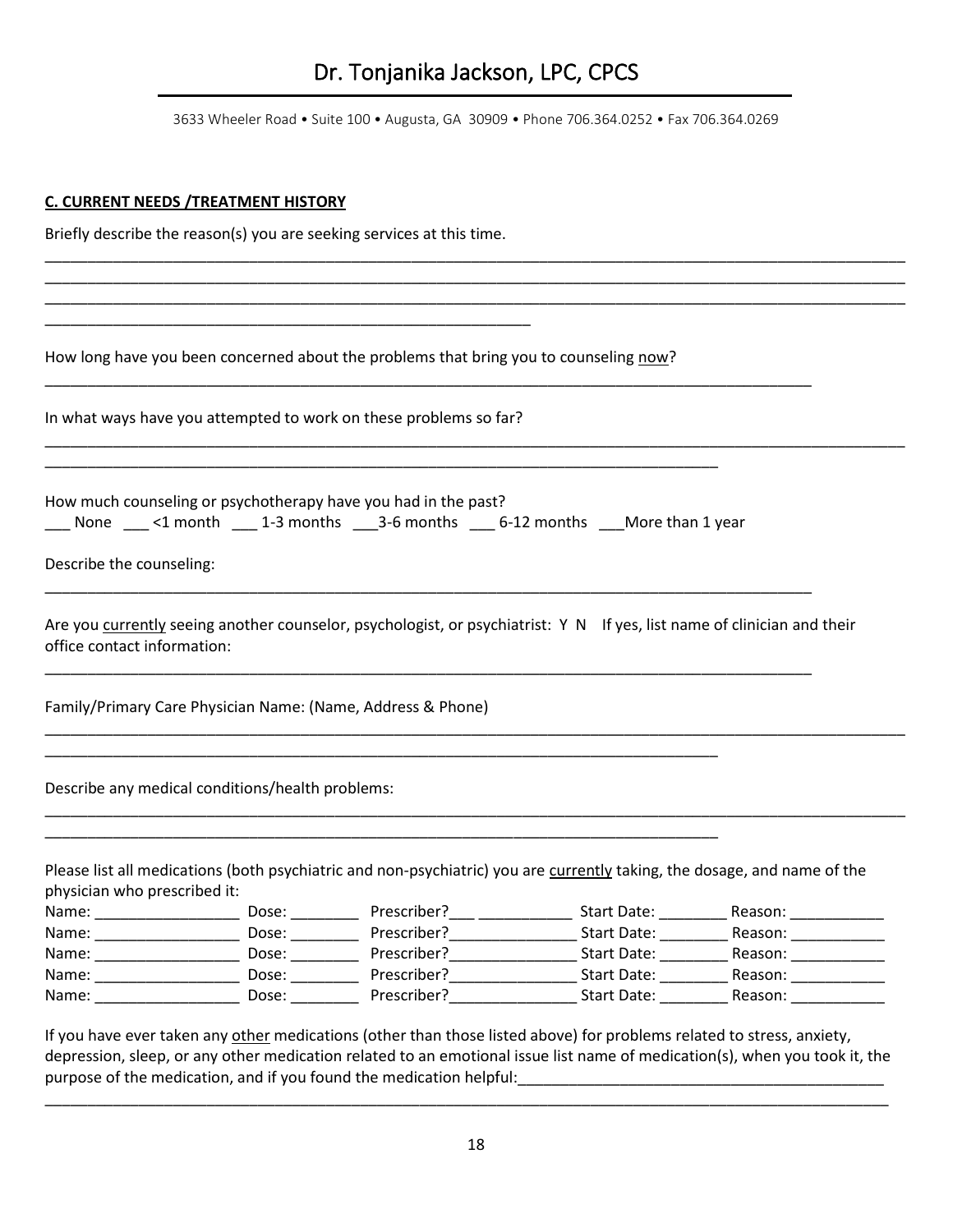3633 Wheeler Road • Suite 100 • Augusta, GA 30909 • Phone 706.364.0252 • Fax 706.364.0269

| Do you currently have suicidal feelings?<br>explain:                                                                              | Have you been suicidal in the past? | If yes to either, please |
|-----------------------------------------------------------------------------------------------------------------------------------|-------------------------------------|--------------------------|
|                                                                                                                                   |                                     |                          |
| Any past hospitalizations related to mental health, attempted suicide, or alcohol/substance abuse? Y N If yes, please<br>explain: |                                     |                          |
| <b>D. SUBSTANCES</b>                                                                                                              |                                     |                          |

| What is your history with the following substances?                 |                                                                                                                           |
|---------------------------------------------------------------------|---------------------------------------------------------------------------------------------------------------------------|
|                                                                     |                                                                                                                           |
| Street/Recreational Drugs (please specify drug & frequency of use): |                                                                                                                           |
|                                                                     |                                                                                                                           |
|                                                                     |                                                                                                                           |
|                                                                     |                                                                                                                           |
| E. FAMILY/PERSONAL HISTORY:                                         | Is there a diagnosed or suspected family history of psychological problems? Y N If yes, describe who & what problem:      |
|                                                                     | Did either parent have a problem with alcohol or other drugs? Y N If yes, who? _______________________________            |
|                                                                     | Are your parents still together? Y N If no, how old were you when their relationship ended? ___________________           |
|                                                                     | Do you believe you experienced physical abuse? Y N If yes, who was the source of the abuse and when? ________             |
|                                                                     | Do you believe you experienced verbal or emotional abuse (i.e., name calling, criticism, being ignored)? Y N If yes, who  |
|                                                                     | Have you had an unwanted sexual experience as a child or as an adult? Y N If yes, by whom? ___________________            |
|                                                                     | Have you ever served in a branch of the U.S. military? Y N If yes, did your service include a combat tour of duty? Y N    |
|                                                                     | De vou experience probleme related to any nest very stressful example 12 (ex. picktmares, thinking about example when you |

Do you experience problems related to any past very stressful event(s)? (ex., nightmares, thinking about events when you do not want to, going out of your way to avoid reminders of past events, feel constantly on guard, watchful or easily startled, feel guilty or unable to stop blaming yourself/others for past events, feel numb or detached from outside world) Y N If yes, what event(s) do you believe is the source of these problems? \_\_\_\_\_\_\_\_\_\_\_\_\_\_\_\_\_\_\_\_\_\_\_\_\_\_\_\_\_\_\_\_\_\_\_\_\_\_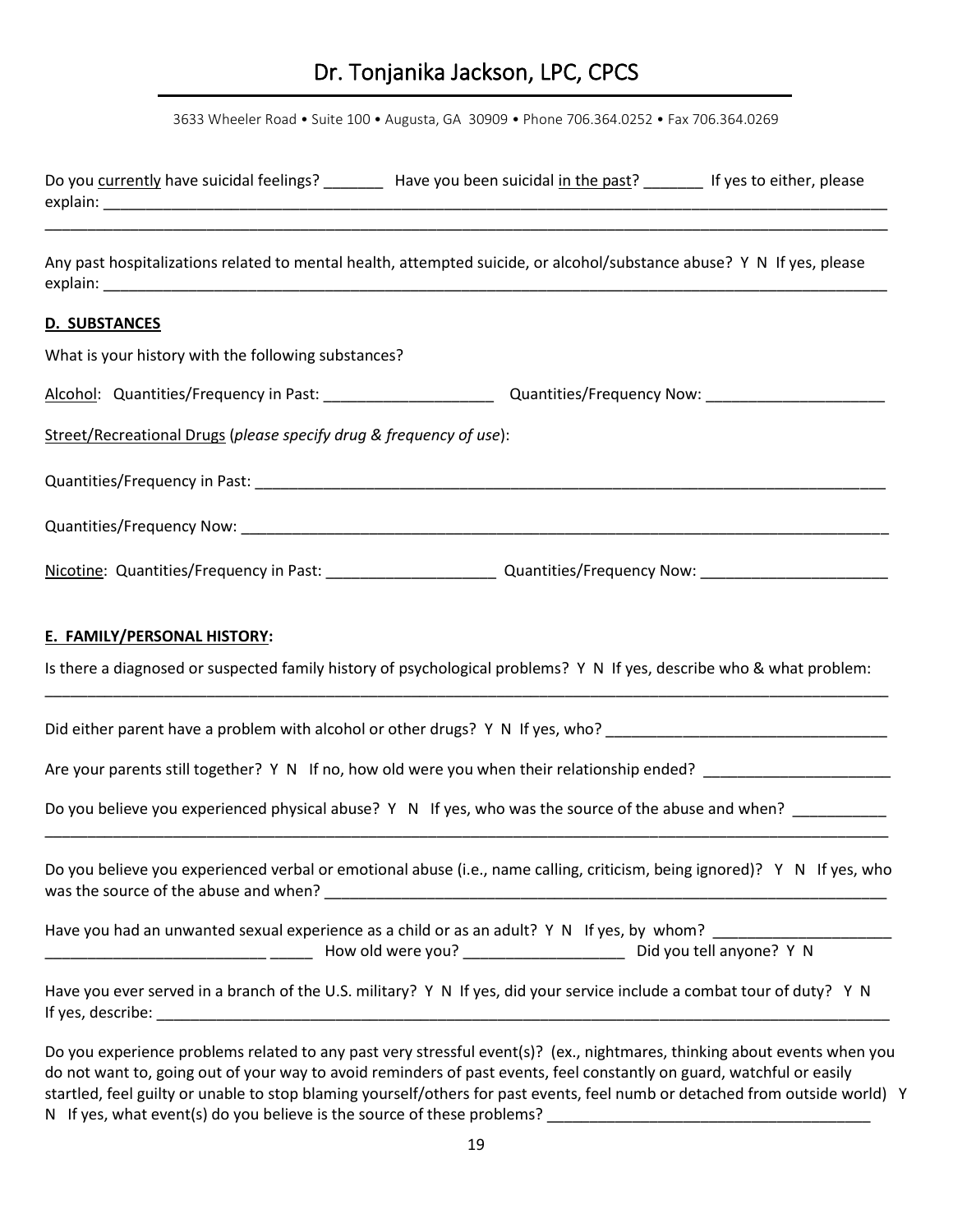3633 Wheeler Road • Suite 100 • Augusta, GA 30909 • Phone 706.364.0252 • Fax 706.364.0269

\_\_\_\_\_\_\_\_\_\_\_\_\_\_\_\_\_\_\_\_\_\_\_\_\_\_\_\_\_\_\_\_\_\_\_\_\_\_\_\_\_\_\_\_\_\_\_\_\_\_\_\_\_\_\_\_\_\_\_\_\_\_\_\_\_\_\_\_\_\_\_\_\_\_\_\_\_\_\_\_\_\_\_\_\_\_\_\_\_\_\_\_\_\_\_\_\_\_\_

\_\_\_\_\_\_\_\_\_\_\_\_\_\_\_\_\_\_\_\_\_\_\_\_\_\_\_\_\_\_\_\_\_\_\_\_\_\_\_\_\_\_\_\_\_\_\_\_\_\_\_\_\_\_\_\_\_\_\_\_\_\_\_\_\_\_\_\_\_\_\_\_\_\_\_\_\_\_\_\_\_\_\_\_\_\_\_\_\_\_\_\_\_\_\_\_\_\_\_

\_\_\_\_\_\_\_\_\_\_\_\_\_\_\_\_\_\_\_\_\_\_\_\_\_\_\_\_\_\_\_\_\_\_\_\_\_\_\_\_\_\_\_\_\_\_\_\_\_\_\_\_\_\_\_\_\_\_\_\_\_\_\_\_\_\_\_\_\_\_\_\_\_\_\_\_\_\_\_\_\_\_\_\_\_\_\_\_\_\_\_\_\_\_\_\_\_\_\_

Please describe the quality of the relationship with your mother:

Please describe the quality of the relationship with your father: \_\_\_\_\_\_\_\_\_\_\_\_\_\_\_\_\_\_\_\_\_\_\_\_\_\_\_\_\_\_\_\_\_\_\_\_\_\_\_\_\_\_\_\_\_\_\_

Please describe the quality of the relationship with a step-parent: (specify if step-mother/step-father)\_\_\_\_\_\_\_\_\_\_\_\_\_

Please describe the quality of the relationship with your spouse/significant other:

Please list ages of siblings and note the quality of your relationship:

Please make any other comments here you wish (i.e., any strengths or unique qualities about you that could inform our work together, what you are looking for in a therapist, fears about starting therapy, your hopes for the future, etc.).

\_\_\_\_\_\_\_\_\_\_\_\_\_\_\_\_\_\_\_\_\_\_\_\_\_\_\_\_\_\_\_\_\_\_\_\_\_\_\_\_\_\_\_\_\_\_\_\_\_\_\_\_\_\_\_\_\_\_\_\_\_\_\_\_\_\_\_\_\_\_\_\_\_\_\_\_\_\_\_\_\_\_\_\_\_\_\_\_\_\_\_\_\_\_\_\_\_\_\_

\_\_\_\_\_\_\_\_\_\_\_\_\_\_\_\_\_\_\_\_\_\_\_\_\_\_\_\_\_\_\_\_\_\_\_\_\_\_\_\_\_\_\_\_\_\_\_\_\_\_\_\_\_\_\_\_\_\_\_\_\_\_\_\_\_\_\_\_\_\_\_\_\_\_\_\_\_\_\_\_\_\_\_\_\_\_\_\_\_\_\_\_\_\_\_\_\_\_\_

\_\_\_\_\_\_\_\_\_\_\_\_\_\_\_\_\_\_\_\_\_\_\_\_\_\_\_\_\_\_\_\_\_\_\_\_\_\_\_\_\_\_\_\_\_\_\_\_\_\_\_\_\_\_\_\_\_\_\_\_\_\_\_\_\_\_\_\_\_\_\_\_\_\_\_\_\_\_\_\_\_\_\_\_\_\_\_\_\_\_\_\_\_\_\_\_\_\_\_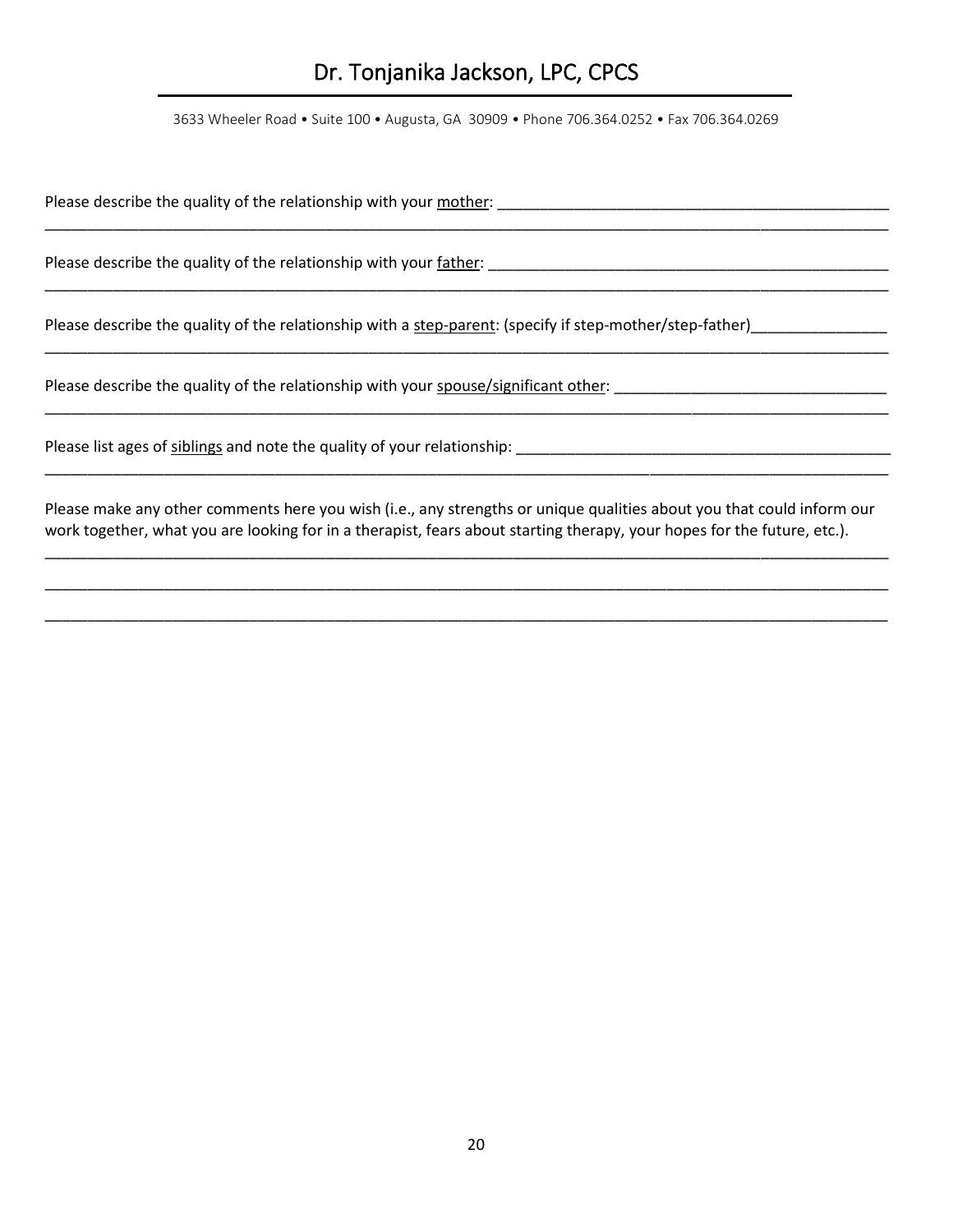### PERSONAL SAFETY/CRISIS PLAN

Individual Name: \_\_\_\_\_\_\_\_\_\_\_\_\_\_\_\_\_\_\_\_\_\_\_\_\_\_\_ Date of Birth: \_\_\_\_\_\_\_\_\_\_\_\_\_\_\_\_\_\_\_\_\_\_\_\_\_\_\_\_\_\_\_

Date of Personal Safety/Crisis Plan: \_\_\_\_\_\_\_\_\_\_\_\_\_\_\_ Initiation of Services: \_\_\_\_\_\_\_\_\_\_\_\_\_\_\_\_\_\_\_\_\_\_\_\_\_\_\_\_\_\_\_\_\_

1. People that participate in therapy sometimes experience one or more of the following conditions:

- Self-harm (thoughts/feelings/behaviors to hurt, cut, hit, burn, etc. one's self)
- Aggression (thoughts/feelings/behaviors to hurt, break things, threaten, cut, hit, burn, etc. others)
- 2. If you ever experience such thoughts, feelings, or behaviors, this document is a Safety/Crisis Plan with an attached Self-Care Plan intended to help you if you ever find yourself having any of the above-mentioned thoughts/ideas.

### **Part I: Please answer the following questions as honestly as you can, so that we can help provide a safe environment if you ever find yourself experiences thoughts of harming yourself or others.**

\_\_\_\_\_\_\_\_\_\_\_\_\_\_\_\_\_\_\_\_\_\_\_\_\_\_\_\_\_\_\_\_\_\_\_\_\_\_\_\_\_\_\_\_\_\_\_\_\_\_\_\_\_\_\_\_\_\_\_\_\_\_\_\_\_\_\_\_\_\_\_\_\_\_\_\_\_\_\_\_\_\_\_\_\_\_\_\_\_\_\_\_

\_\_\_\_\_\_\_\_\_\_\_\_\_\_\_\_\_\_\_\_\_\_\_\_\_\_\_\_\_\_\_\_\_\_\_\_\_\_\_\_\_\_\_\_\_\_\_\_\_\_\_\_\_\_\_\_\_\_\_\_\_\_\_\_\_\_\_\_\_\_\_\_\_\_\_\_\_\_\_\_\_\_\_\_\_\_\_\_\_\_\_\_

\_\_\_\_\_\_\_\_\_\_\_\_\_\_\_\_\_\_\_\_\_\_\_\_\_\_\_\_\_\_\_\_\_\_\_\_\_\_\_\_\_\_\_\_\_\_\_\_\_\_\_\_\_\_\_\_\_\_\_\_\_\_\_\_\_\_\_\_\_\_\_\_\_\_\_\_\_\_\_\_\_\_\_\_\_\_\_\_\_\_\_\_

\_\_\_\_\_\_\_\_\_\_\_\_\_\_\_\_\_\_\_\_\_\_\_\_\_\_\_\_\_\_\_\_\_\_\_\_\_\_\_\_\_\_\_\_\_\_\_\_\_\_\_\_\_\_\_\_\_\_\_\_\_\_\_\_\_\_\_\_\_\_\_\_\_\_\_\_\_\_\_\_\_\_\_\_\_\_\_\_\_\_\_\_

\_\_\_\_\_\_\_\_\_\_\_\_\_\_\_\_\_\_\_\_\_\_\_\_\_\_\_\_\_\_\_\_\_\_\_\_\_\_\_\_\_\_\_\_\_\_\_\_\_\_\_\_\_\_\_\_\_\_\_\_\_\_\_\_\_\_\_\_\_\_\_\_\_\_\_\_\_\_\_\_\_\_\_\_\_\_

\_\_\_\_\_\_\_\_\_\_\_\_\_\_\_\_\_\_\_\_\_\_\_\_\_\_\_\_\_\_\_\_\_\_\_\_\_\_\_\_\_\_\_\_\_\_\_\_\_\_\_\_\_\_\_\_\_\_\_\_\_\_\_\_\_\_\_\_\_\_\_\_\_\_\_\_\_\_\_\_\_\_\_\_\_\_

Some things I notice about myself or what others may notice when I begin to lose control:

Some things that make me upset or angry, my "triggers" are?

I can do or tell myself these things to calm down: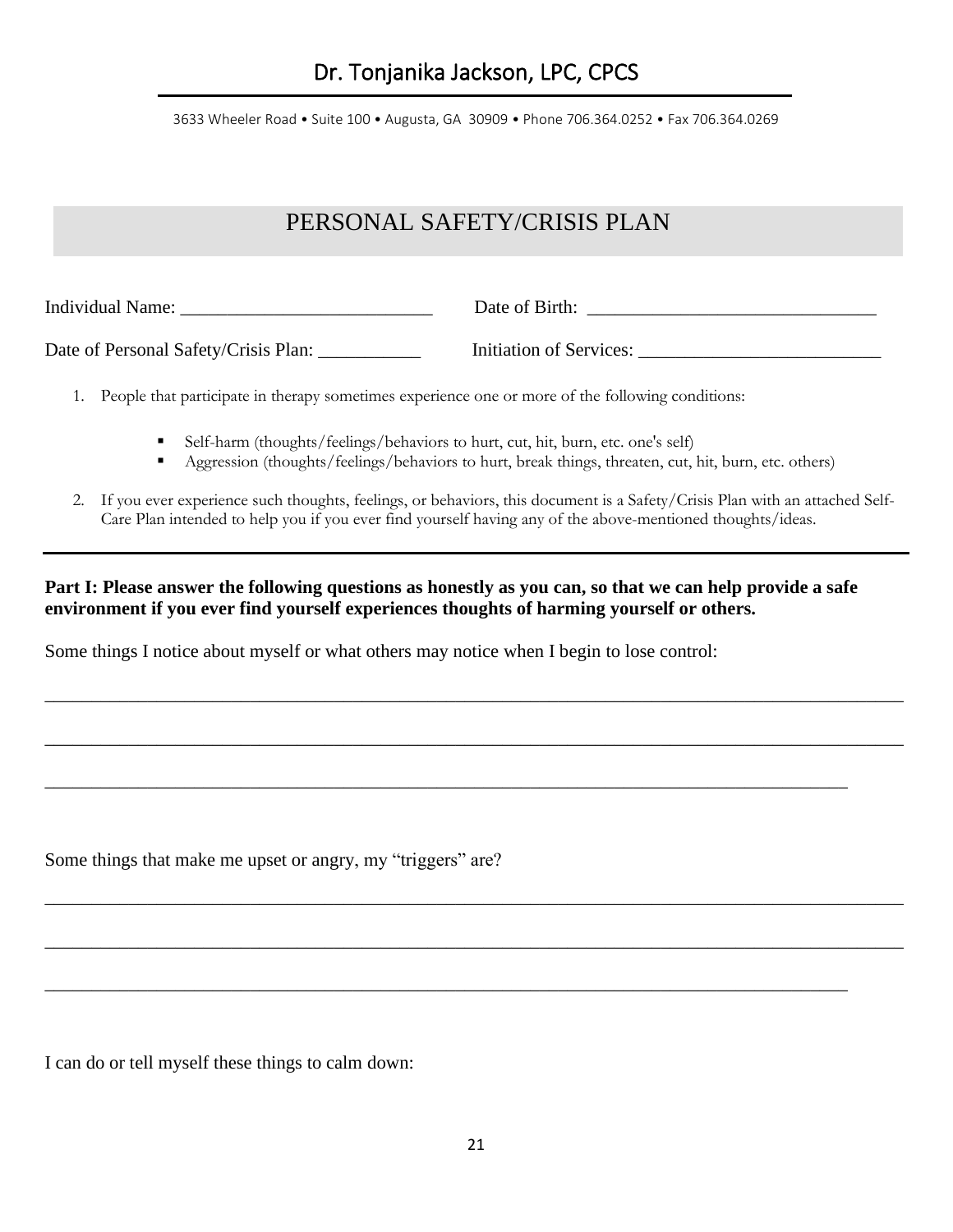3633 Wheeler Road • Suite 100 • Augusta, GA 30909 • Phone 706.364.0252 • Fax 706.364.0269

Someone I can talk to about my thoughts and feelings when I feel out of control is:

Have I ever had thoughts about hurting myself or anyone else in the past?

If I have thoughts about hurting myself or anyone else I will:

If I am alone and have thoughts and feeling about hurting myself or someone else I will: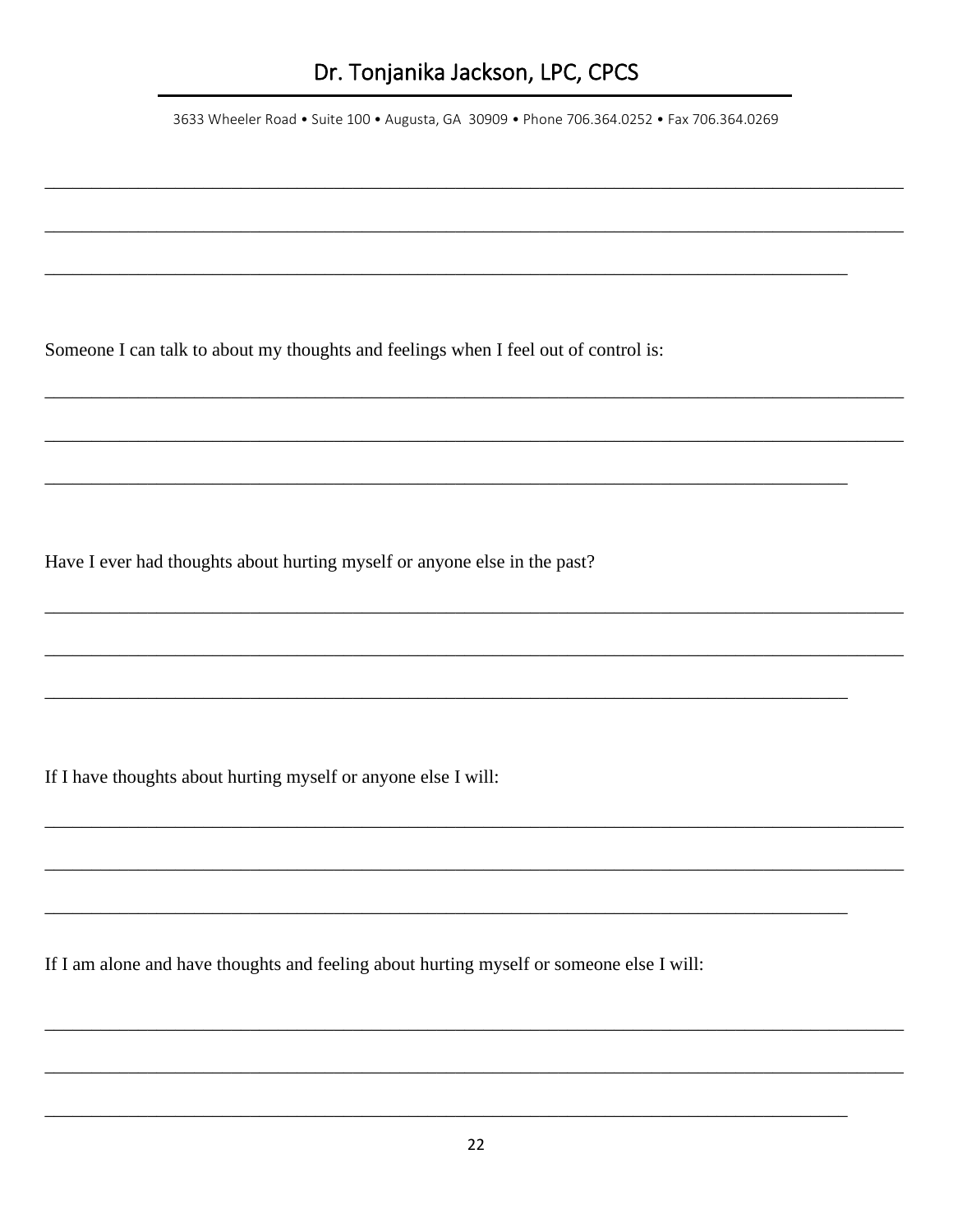### **Part II: Self-Care Plan**

- 1. If, at any time, I should feel unable to resist impulses to self-harm, to act-out aggressively, or to engage in harmful behaviors, I agree to do several of the following options:
	- Self-care activities: \_\_\_\_\_\_\_\_\_\_\_\_\_\_\_\_\_\_\_\_\_\_\_\_\_\_\_\_\_\_\_\_\_\_\_\_\_\_\_\_\_\_\_\_\_\_\_\_\_
	- \_\_\_\_\_\_\_\_\_\_\_\_\_\_\_\_\_\_\_\_\_\_\_\_\_\_\_\_\_\_\_\_\_\_\_\_\_\_\_\_\_\_\_\_\_\_\_\_\_ ▪ \_\_\_\_\_\_\_\_\_\_\_\_\_\_\_\_\_\_\_\_\_\_\_\_\_\_\_\_\_\_\_\_\_\_\_\_\_\_\_\_\_\_\_\_\_\_\_\_\_
	- Agency and Professionals that serve as my primary point of contact when I am experiencing a crisis are the following:

|                                      | Georgia Crisis and Access (GCAL) Line Phone: 1-800-715-4225 |
|--------------------------------------|-------------------------------------------------------------|
| Call a relative, friend, or sponsor: |                                                             |
|                                      |                                                             |
|                                      |                                                             |
|                                      | Name: Phone: Phone: Phone:                                  |
|                                      | Name: Phone: Phone: Phone:                                  |
|                                      |                                                             |
|                                      | Phone: $\_\_$                                               |

Additional Crisis Lines and "warm" lines you can reach:

- Call Lighthouse Care Center of Augusta 706-651-0005
- Call Medical College of Georgia at GRU 706-721-3141
- Visit a local Emergency Room
- $\blacksquare$  Call 911
- Peer Support and Wellness Center 888-945-1414
- Teens in crisis hotline at 877-968-5463
- 2. This Self-Care Plan begins immediately and will remain in effect for the duration of your therapy with **Dr. Tonjanika Jackson, LPC, CPCS,** as well as updated as needed per clinician or by your choice. Your agreement to this plan shows that you are committed to work through any thoughts, feelings, and behaviors at this time as well as in the future.
- 3. By signing this document you are agreeing to the following statements and actions:
	- (a.) I understand that there are people available to help me.
	- (b.) I also understand that getting the help and assistance I need might take some time.
	- (c.) I agree not to do anything to harm myself or others in any way while I am seeking out help and assistance. This includes any kind of overt or passive acts of danger to myself or others.
	- (d.) Overt acts are intentional acts to harm myself or others. Passive acts involve putting myself or others in possible danger, such as not looking when crossing a street or engaging in unprotected sexual activities.
- 4. Your signature below indicates that you have read and understand what is being asked of you, and you are choosing to agree to uphold this Self-Care Plan without exception.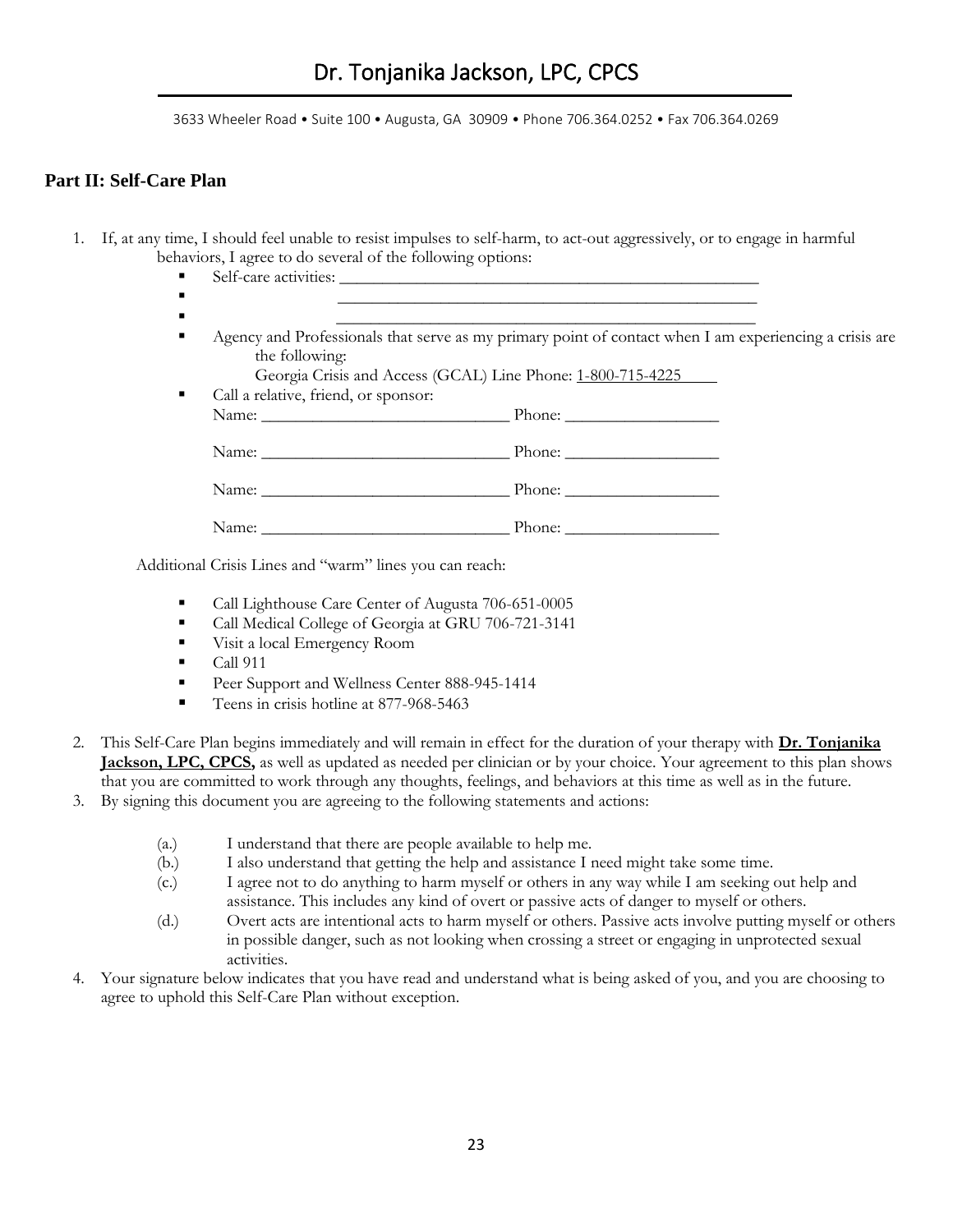3633 Wheeler Road • Suite 100 • Augusta, GA 30909 • Phone 706.364.0252 • Fax 706.364.0269

| <b>Individual Signature</b>                | Date |  |
|--------------------------------------------|------|--|
| Parent/Guardian Signature (if applicable)  | Date |  |
| Dr. Tonjanika Jackson, LPC, CPCS Signature | Date |  |